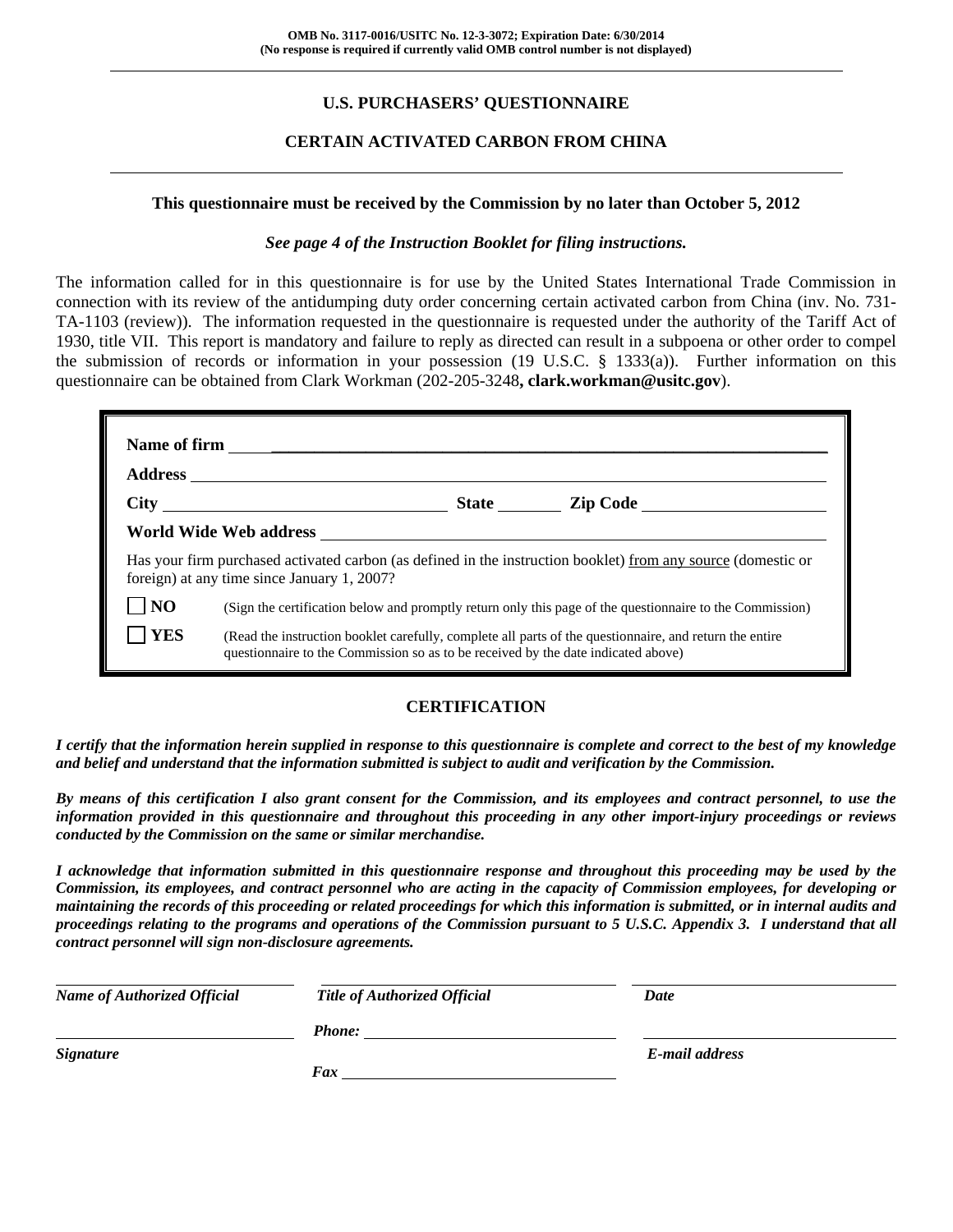U.S. Purchasers' Questionnaire – Certain Activated Carbon from China (731-TA-1103 (Review)) Page 2

## **PART I.—GENERAL INFORMATION**

l

The questions in this questionnaire have been reviewed with market participants to ensure that issues of concern are adequately addressed and that data requests are sufficient, meaningful, and as limited as possible. Public reporting burden for this questionnaire is estimated to average 40 hours per response, including the time for reviewing instructions, searching existing data sources, gathering the data needed, and completing and reviewing the questionnaire. Send comments regarding the accuracy of this burden estimate or any other aspect of this collection of information, including suggestions for reducing the burden, to the Office of Investigations, U.S. International Trade Commission, 500 E Street, SW, Washington, DC 20436.

I-1a. **OMB statistics.--**Please report the actual number of hours required and the cost to your firm of preparing the reply to this questionnaire and completing the form.

hours **hours** dollars

- I-1b. **OMB feedback.--**We are interested in any comments you may have for improving this questionnaire in general or the clarity of specific questions. Please attach such comments to your response or send them to the above address.
- I-2. **Establishments covered.--**Provide the name and address of establishment(s) covered by this questionnaire (see page 3 of the instruction booklet for reporting guidelines). If your firm is publicly traded, please specify the stock exchange and trading symbol.
- I-3. **Ownership.--**Is your firm owned, in whole or in part, by any other firm?  $\Box$  No  $\Box$  Yes--List the following information. Firm name Address Extent of ownership l l I-4. **Related SUBJECT importers/exporters.--**Does your firm have any related firms, either domestic or foreign, that are engaged in importing activated carbon from China into the United States or that are engaged in exporting activated carbon from China to the United States?  $\Box$  No  $\Box$  Yes--List the following information. Firm name **Address** Affiliation l l l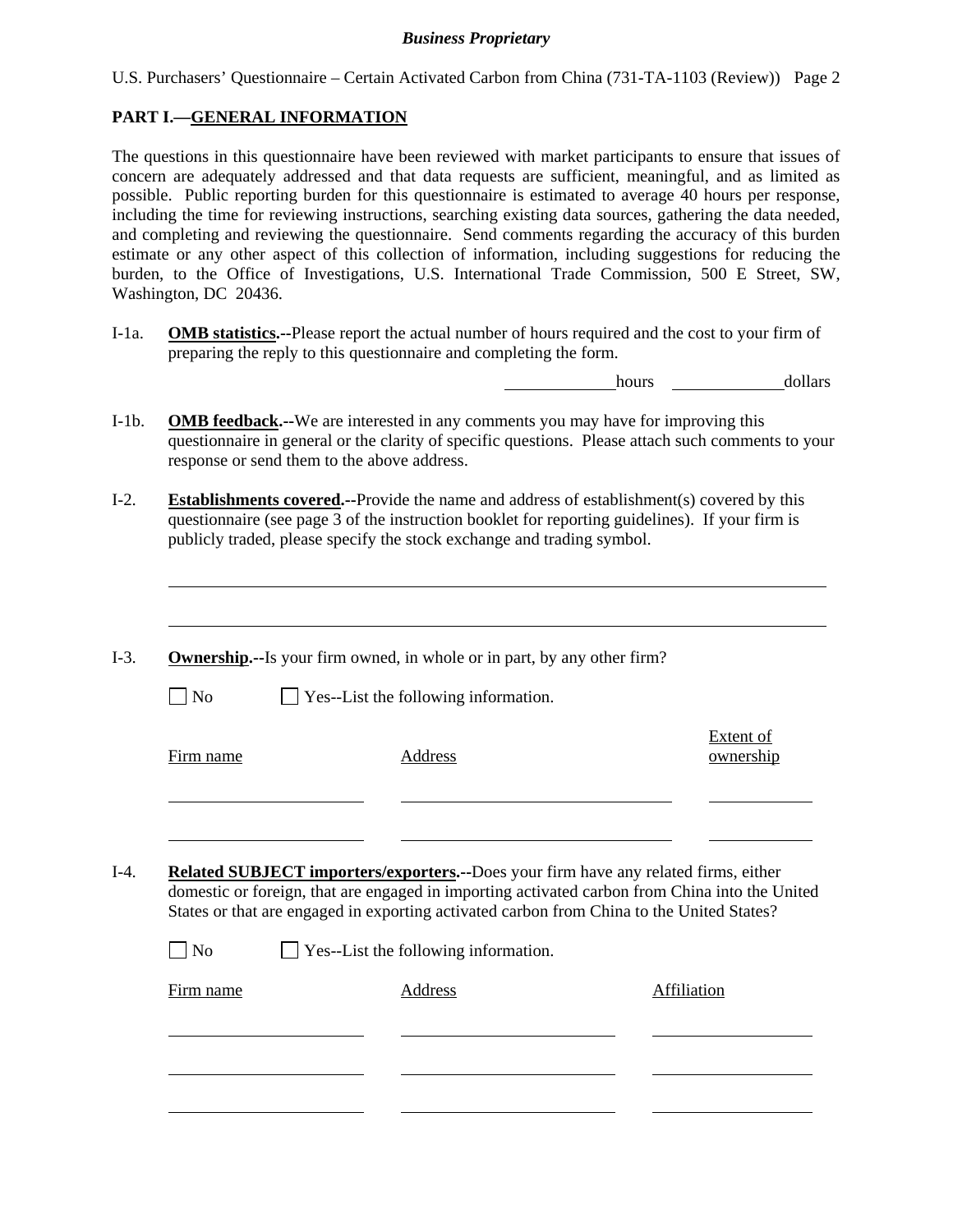| U.S. Purchasers' Questionnaire – Certain Activated Carbon from China (731-TA-1103 (Review)) Page 3 |  |  |  |  |
|----------------------------------------------------------------------------------------------------|--|--|--|--|

# **PART I.--GENERAL INFORMATION***--Continued*

|                                                | Yes--List the following information.                                                                    |                                                                                               |
|------------------------------------------------|---------------------------------------------------------------------------------------------------------|-----------------------------------------------------------------------------------------------|
| Firm name and country                          | <b>Address</b>                                                                                          | Affiliation                                                                                   |
| engaged in the production of activated carbon? | <b>Related producers.</b> --Does your firm have any related firms, either domestic or foreign, that are |                                                                                               |
| N <sub>o</sub>                                 | Yes--List the following information.                                                                    |                                                                                               |
| Firm name                                      | <b>Address</b>                                                                                          | Affiliation                                                                                   |
|                                                |                                                                                                         |                                                                                               |
|                                                | <b>Business plan.</b> --Does your company or any related firm have a business plan or any internal      | documents that describe, discuss, or analyze expected market conditions for activated carbon? |
|                                                |                                                                                                         |                                                                                               |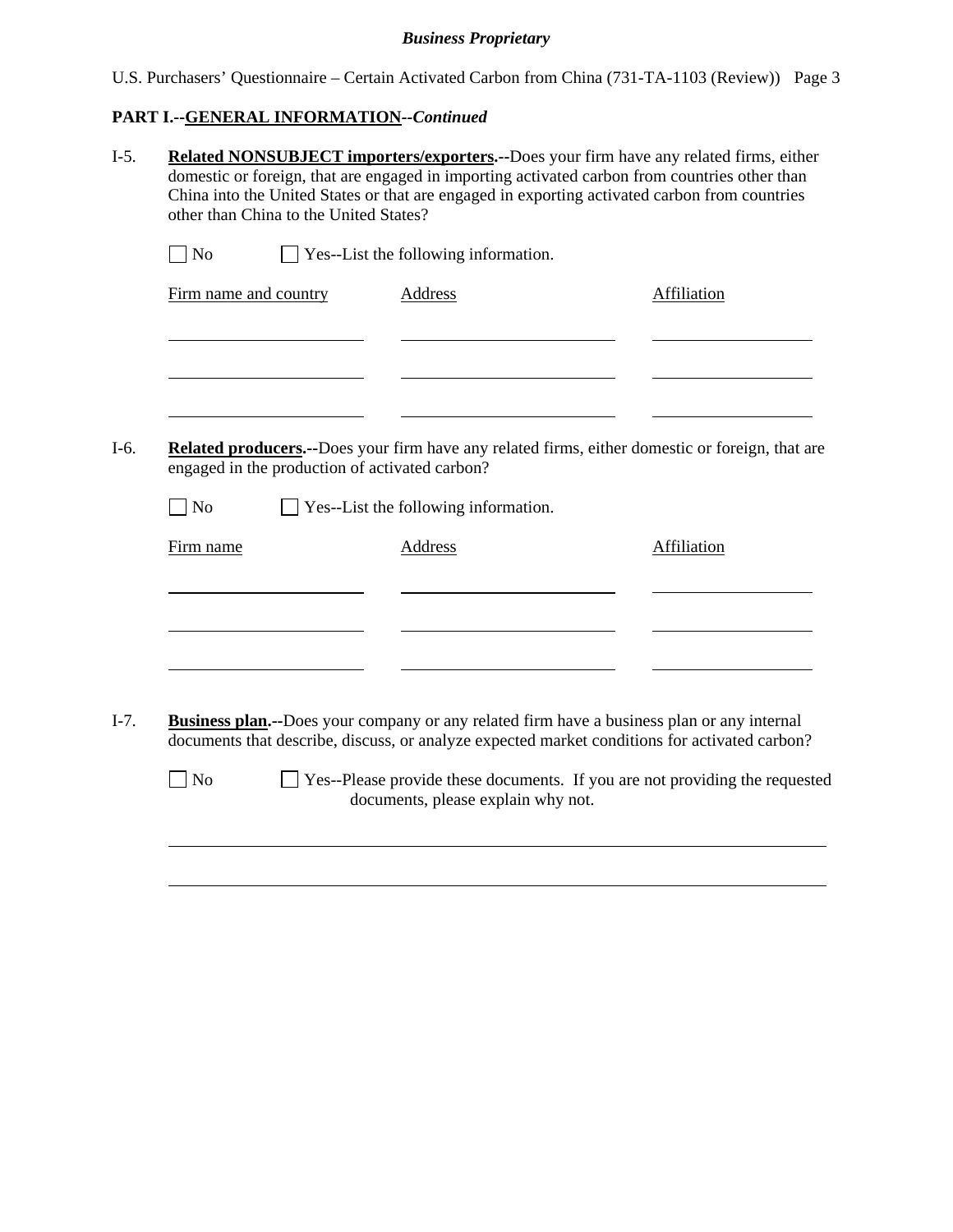U.S. Purchasers' Questionnaire – Certain Activated Carbon from China (731-TA-1103 (Review)) Page 4

## **PART II.--PURCHASES**

**Contact information.**-- Please identify the responsible individual and the manner by which Commission staff may contact that individual regarding the confidential information submitted in this questionnaire.

| Name      |  |
|-----------|--|
| Title     |  |
| Email     |  |
| Telephone |  |
| Fax       |  |

II-1. **Purchases.--**Report, as indicated below, your firm's purchases (either directly or through a sales agent or broker) of activated carbon. Report based on delivery date, not order date.

|                                                                                                           | Quantity (in 1,000 pounds) and value (in \$1,000) |      |      |      |      |                          |                          |
|-----------------------------------------------------------------------------------------------------------|---------------------------------------------------|------|------|------|------|--------------------------|--------------------------|
| <b>Item</b>                                                                                               | 2007                                              | 2008 | 2009 | 2010 | 2011 | January-<br>June<br>2011 | January-<br>June<br>2012 |
| <b>Purchases of certain</b><br>activated carbon<br>produced in--<br><b>The United States:</b><br>Quantity |                                                   |      |      |      |      |                          |                          |
| Value                                                                                                     |                                                   |      |      |      |      |                          |                          |
| China:<br>Quantity                                                                                        |                                                   |      |      |      |      |                          |                          |
| Value                                                                                                     |                                                   |      |      |      |      |                          |                          |
| All other countries: <sup>1</sup><br>Quantity                                                             |                                                   |      |      |      |      |                          |                          |
| Value                                                                                                     |                                                   |      |      |      |      |                          |                          |
| <sup>1</sup> Please identify these countries:                                                             |                                                   |      |      |      |      |                          |                          |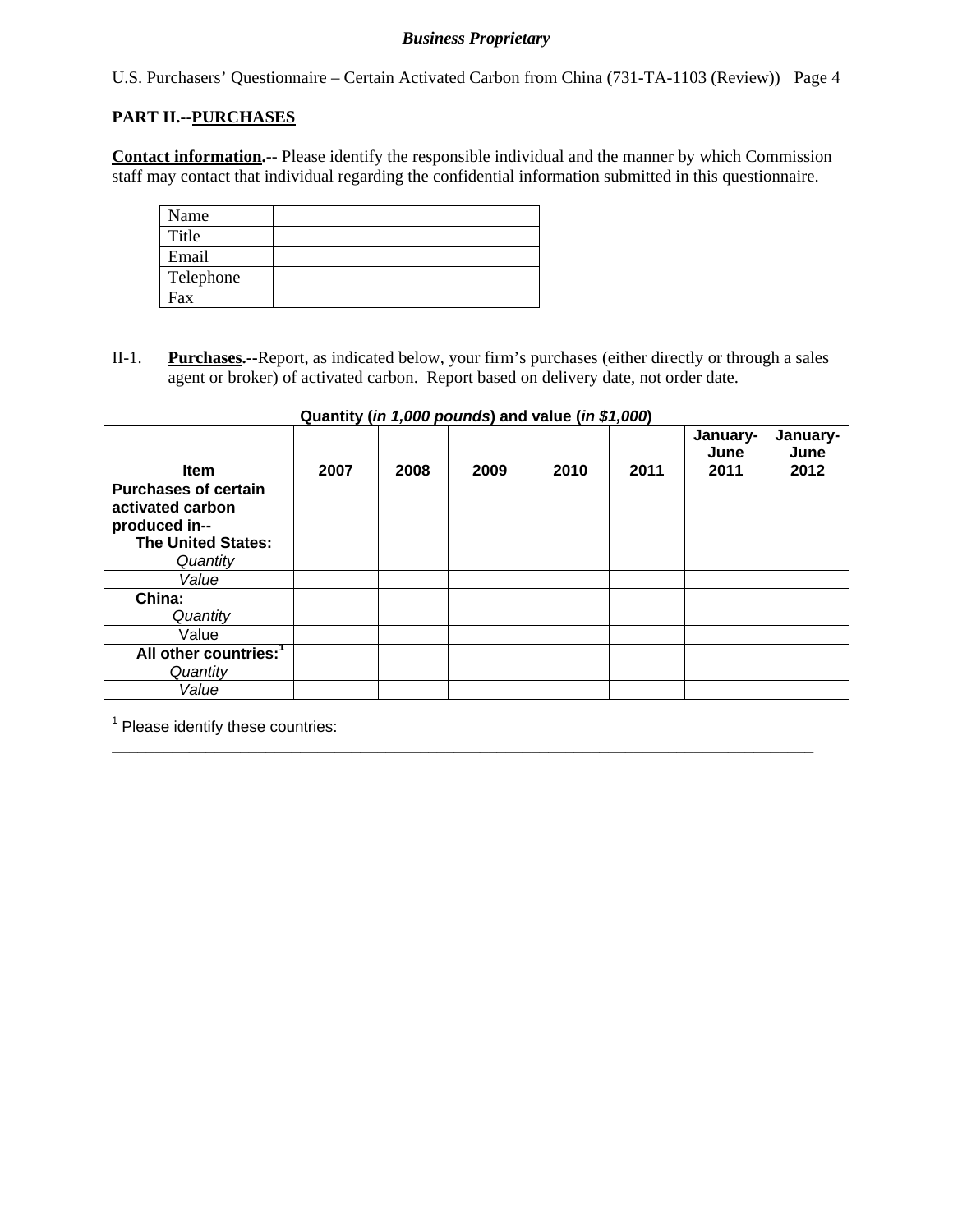| U.S. Purchasers' Questionnaire – Certain Activated Carbon from China (731-TA-1103 (Review)) Page 5 |  |  |  |  |
|----------------------------------------------------------------------------------------------------|--|--|--|--|
|                                                                                                    |  |  |  |  |

### **PART II.--PURCHASES***--Continued*

#### II-2. **Purchases before and after order.**

(a) Did your firm purchase activated carbon from China before 2007?

 $\bigcap$  No--skip to (c)  $\bigcap$  Yes

- (b) If yes, has your pattern of purchasing activated carbon from China changed since 2007?
	- No, our pattern of purchasing is essentially unchanged.
	- Yes, we discontinued purchases from China because of the order.
	- Yes, we reduced purchases from China because of the order.
	- $\Box$  Yes, but we changed the pattern of purchases from China for reasons other than the order (please explain below).
- (c) Has your pattern of purchasing activated carbon from nonsubject foreign sources (i.e., countries other than China) changed since 2007?
	- We did not purchase from nonsubject foreign sources before or after the order.
	- No, our pattern of purchasing is essentially unchanged.
	- Yes, we increased purchases from nonsubject countries because of the order.
	- $\Box$  Yes, but we changed our pattern of purchases from nonsubject countries for reasons other than the order (please explain below).
- II-3. **Changes in purchasing patterns.--** Please indicate how the relative levels of your firm's purchases of activated carbon from different sources (both domestic and foreign) have changed since 2007.

| Source of<br>purchases | Did not<br>purchase |  | Decreased   Increased   Constant   Fluctuated | <b>Explanation for</b><br>trend |
|------------------------|---------------------|--|-----------------------------------------------|---------------------------------|
| United States          |                     |  |                                               |                                 |
| China                  |                     |  |                                               |                                 |
| All other<br>countries |                     |  |                                               |                                 |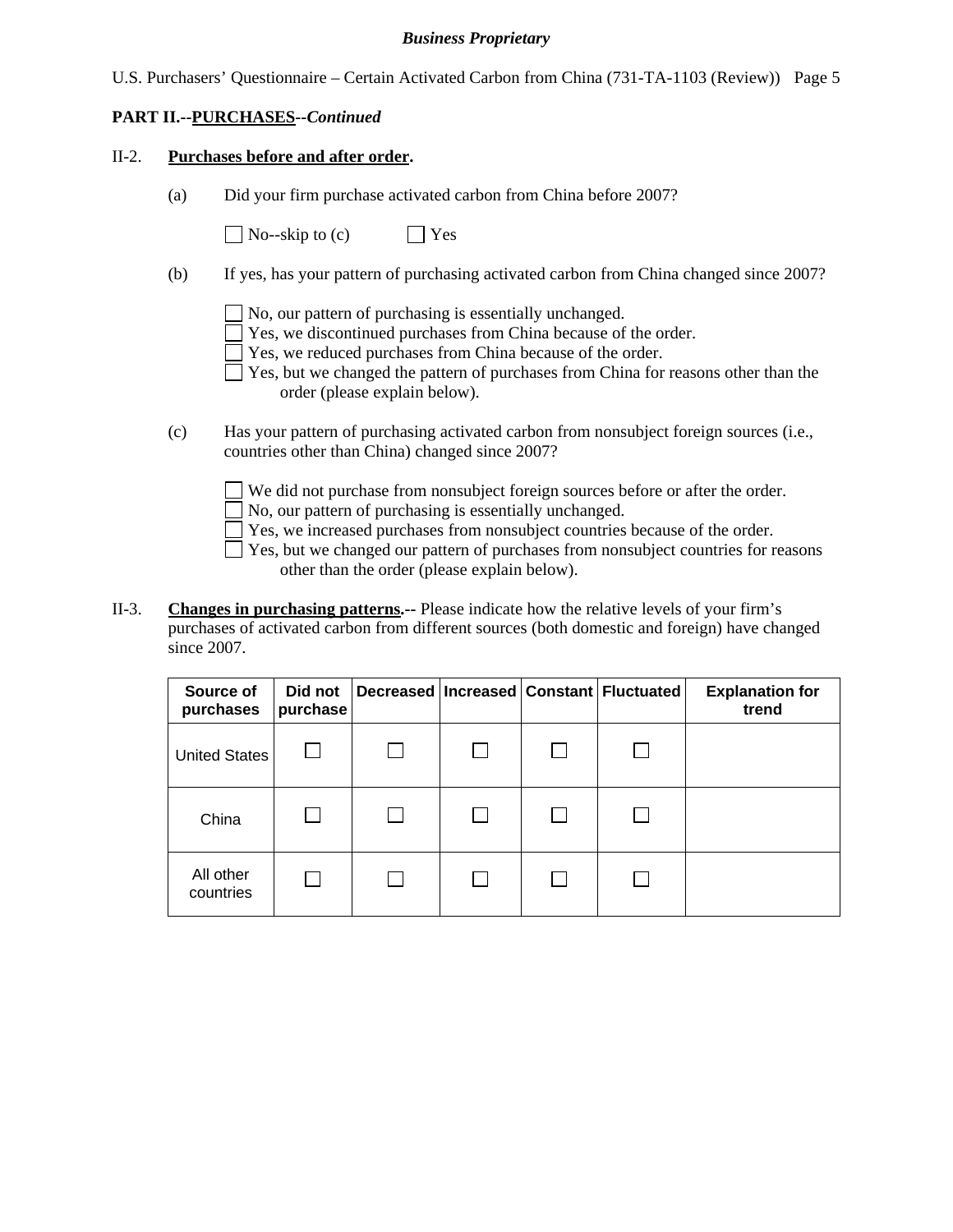U.S. Purchasers' Questionnaire – Certain Activated Carbon from China (731-TA-1103 (Review)) Page 6

# **PART II.--PURCHASES***--Continued*

l

l

- II-4. **Purchases from one country only**.--If your firm has purchased activated carbon from only one country, please explain the reasons for doing so.
- II-5. **Supplier identification.--** Please list your firm's **FIVE** largest suppliers for activated carbon since 2007. Also, provide the share of the quantity of your firm's total purchases of activated carbon that each of these suppliers accounted for in 2011.

| No.          | Supplier's name | <b>City and state</b> | Share of quantity of<br>2011 purchases |
|--------------|-----------------|-----------------------|----------------------------------------|
| 1            |                 |                       | %                                      |
| $\mathbf{2}$ |                 |                       | %                                      |
| $\mathbf{3}$ |                 |                       | %                                      |
| 4            |                 |                       | $\%$                                   |
| 5            |                 |                       | %                                      |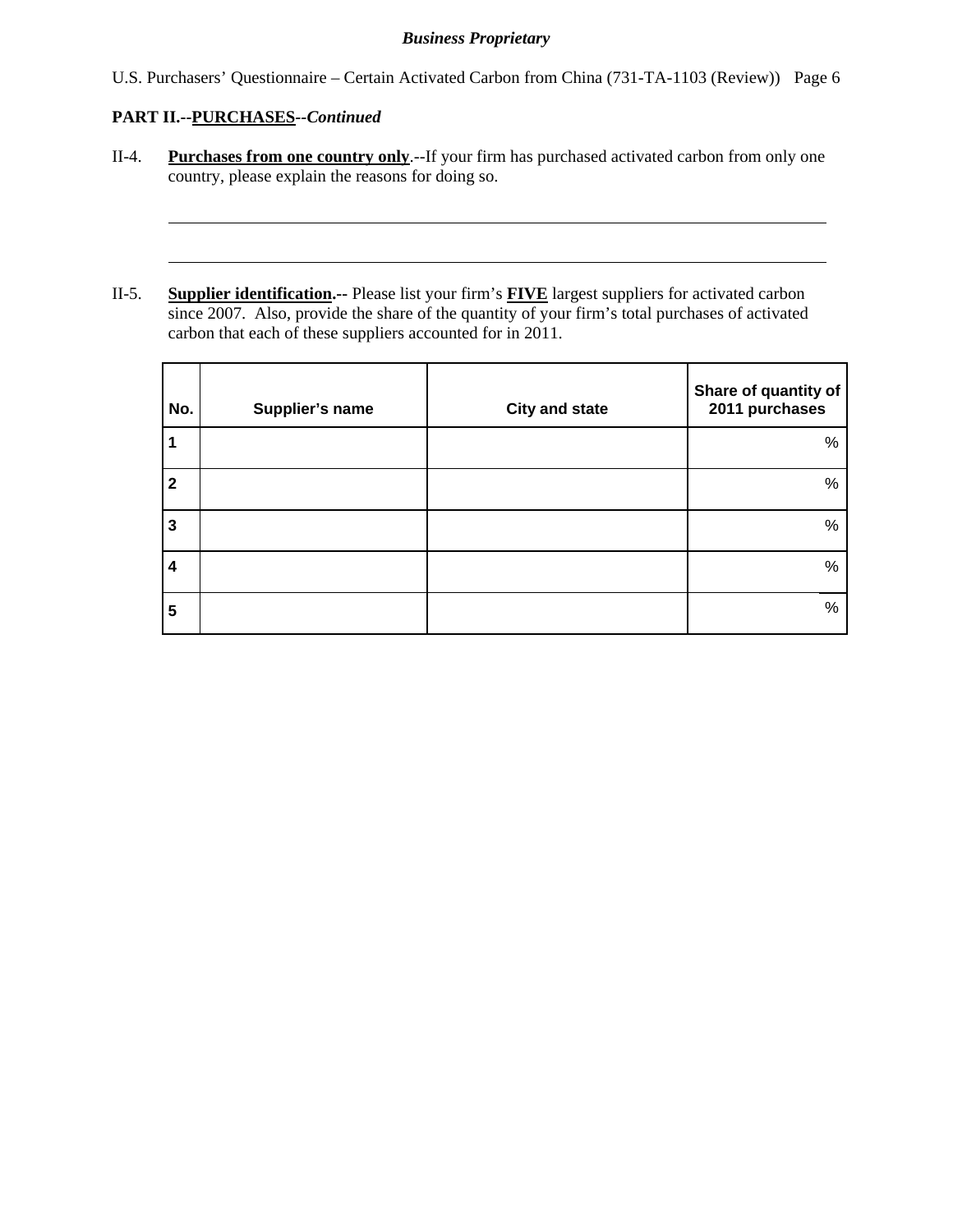U.S. Purchasers' Questionnaire – Certain Activated Carbon from China (731-TA-1103 (Review)) Page 7

## **PART III.-- MARKET CHARACTERISTICS AND PURCHASING PRACTICES**

III-1. **Firm type.--**Which of the following best describes your firm as a purchaser of activated carbon (check all that apply)?

| End user (Describe end use: |  |
|-----------------------------|--|
| Distributor                 |  |
| Other (Describe:            |  |

III-2. **Competition for sales.--**If you are a distributor or reseller of activated carbon, do you compete for sales to your customers with the manufacturers or importers from which you purchase activated carbon?

 $\overline{a}$ 

 $\overline{a}$ 

III-3. **Types of customers.--**If your firm is a distributor or reseller of activated carbon, what are the major types of consumers to which you sell activated carbon?

III-4. **End uses.--**If your firm is an end user of activated carbon, list in order of quantity of activated carbon consumed, the top 3 products for which your firm purchases activated carbon as a component part or input. Please indicate what percentage of the total cost is accounted for by activated carbon and other inputs.

|                           | Share of total cost in each of the product(s) you<br>produce accounted for by |              |      |
|---------------------------|-------------------------------------------------------------------------------|--------------|------|
| Product(s) you<br>produce | Activated carbon (percent)                                                    | <b>Total</b> |      |
|                           | %                                                                             | %            | 100% |
|                           | %                                                                             | %            | 100% |
|                           | %                                                                             | $\%$         | 100% |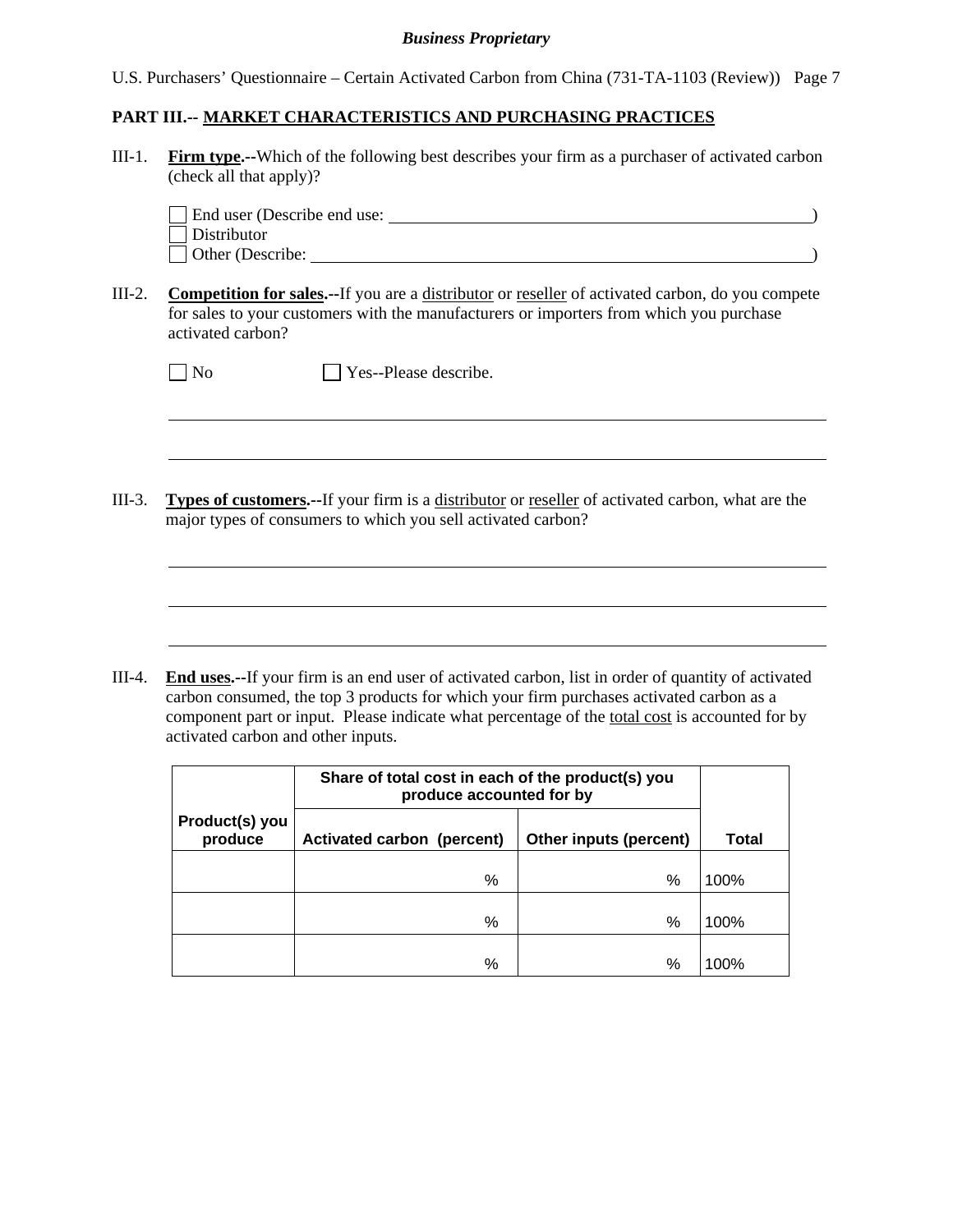U.S. Purchasers' Questionnaire – Certain Activated Carbon from China (731-TA-1103 (Review)) Page 8

### **PART III.-- MARKET CHARACTERISTICS AND PURCHASING PRACTICES***--Continued*

#### III-5. **Demand for end use products.--**

(a) If your firm is an end user of activated carbon, has the demand for your firm's final products incorporating activated carbon changed since 2007?

| <b>Increased</b> | No change | <b>Decreased</b> | <b>Fluctuated</b> |
|------------------|-----------|------------------|-------------------|
|                  |           |                  |                   |

(b) Has this had any effect on your firm's demand for activated carbon?

| <b>No</b> | Yes | <b>Explain</b> |
|-----------|-----|----------------|
|           |     |                |

III-6. **Changes in end uses.--** Have there been any changes in the end uses of activated carbon since 2007? Do you anticipate any future changes?

| Changes in end<br>uses | <b>No</b> | <b>Yes</b> | <b>Explain</b> |
|------------------------|-----------|------------|----------------|
| Changes since<br>2007  |           |            |                |
| Anticipated<br>changes |           |            |                |

- III-7. **Substitutes.--**Can other products be substituted for activated carbon?
	-

 $\Box$  No  $\Box$  Yes--Please fill out the table.

|    |                   | End use in which this |           | Have changes in the prices of this substitute<br>affected the price for activated carbon? |                    |  |  |
|----|-------------------|-----------------------|-----------|-------------------------------------------------------------------------------------------|--------------------|--|--|
|    | <b>Substitute</b> | substitute is used    | <b>No</b> | <b>Yes</b>                                                                                | <b>Explanation</b> |  |  |
|    |                   |                       |           |                                                                                           |                    |  |  |
| 2. |                   |                       |           |                                                                                           |                    |  |  |
| 3. |                   |                       |           |                                                                                           |                    |  |  |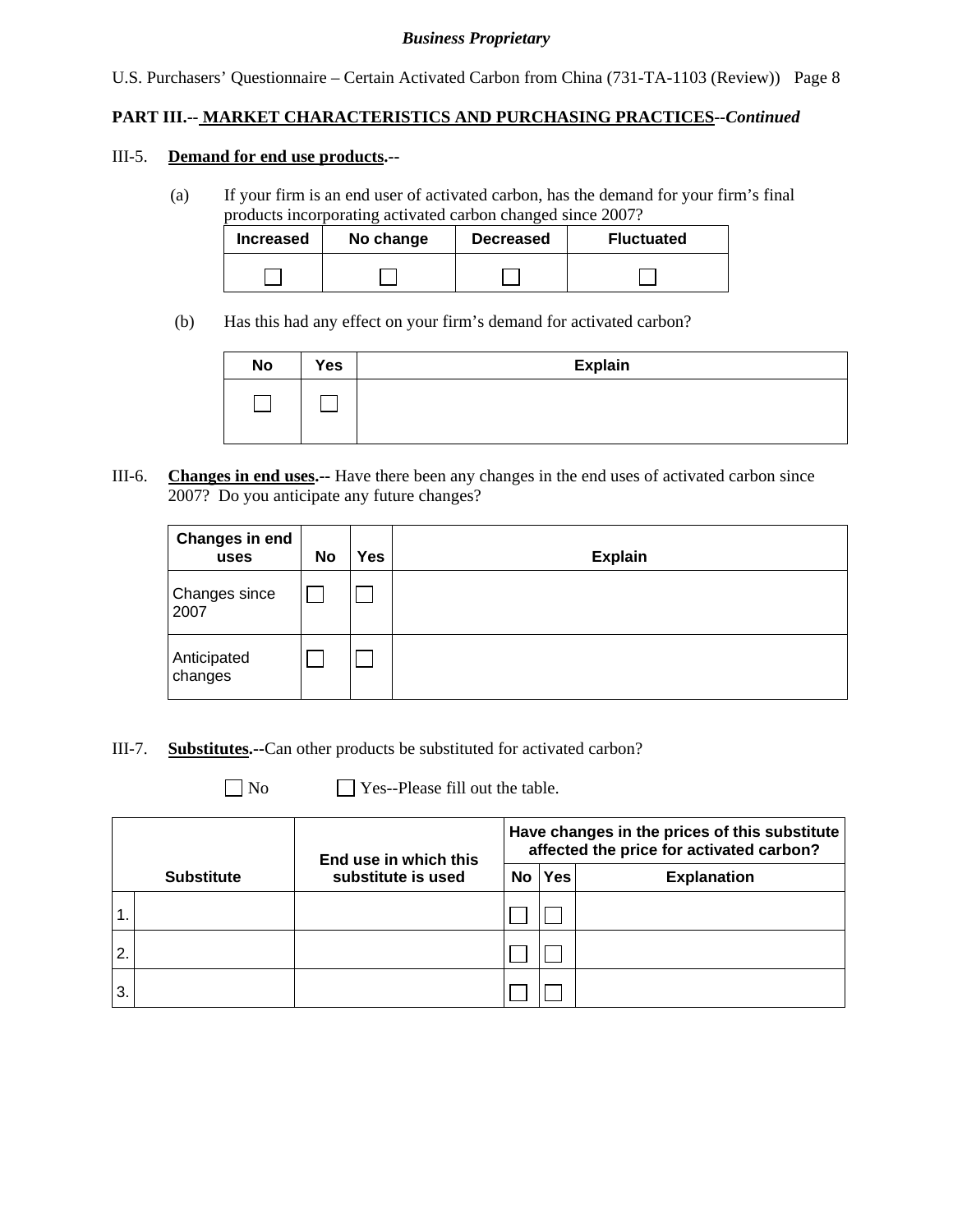U.S. Purchasers' Questionnaire – Certain Activated Carbon from China (731-TA-1103 (Review)) Page 9

### **PART III.-- MARKET CHARACTERISTICS AND PURCHASING PRACTICES***--Continued*

III-8. **Changes in substitutes.--** Have there been any changes in the number or types of products that can be substituted for activated carbon since 2007? Do you anticipate any future changes?

| <b>Changes in</b><br>substitutes | No | <b>Yes</b> | <b>Explain</b> |
|----------------------------------|----|------------|----------------|
| Changes since<br>2007            |    |            |                |
| Anticipated<br>changes           |    |            |                |

III-9. **Demand trends.--** Indicate how demand within the United States and outside of the United States (if known) for activated carbon has changed since January 1, 2007, and how you anticipate demand will change in the future. Describe the principal factors that have affected, and that you anticipate will affect, these changes in demand.

| <b>Market</b>                                 | <b>Increase</b>          | <b>No</b><br>change | <b>Decrease</b> | <b>Fluctuate</b>          | <b>Factors</b> |  |  |  |  |
|-----------------------------------------------|--------------------------|---------------------|-----------------|---------------------------|----------------|--|--|--|--|
|                                               | Demand since 2007        |                     |                 |                           |                |  |  |  |  |
| Within<br>the United<br><b>States</b>         | $\overline{\phantom{0}}$ |                     |                 |                           |                |  |  |  |  |
| <b>Outside</b><br>the United<br><b>States</b> | $\sim$                   |                     |                 |                           |                |  |  |  |  |
|                                               |                          |                     |                 | Anticipated future demand |                |  |  |  |  |
| Within<br>the United<br><b>States</b>         |                          |                     |                 |                           |                |  |  |  |  |
| <b>Outside</b><br>the United<br><b>States</b> |                          |                     |                 |                           |                |  |  |  |  |

III-10. **Market studies.--**Please provide as a separate attachment to this request any studies, surveys, etc. that you are aware of that quantify and/or otherwise discuss activated carbon supply (including production capacity and capacity utilization) and demand in (1) the United States, (2) each of the other major producing/consuming countries, including China, and (3) the world as a whole. Of particular interest is such data from 2007 to the present and forecasts for the future.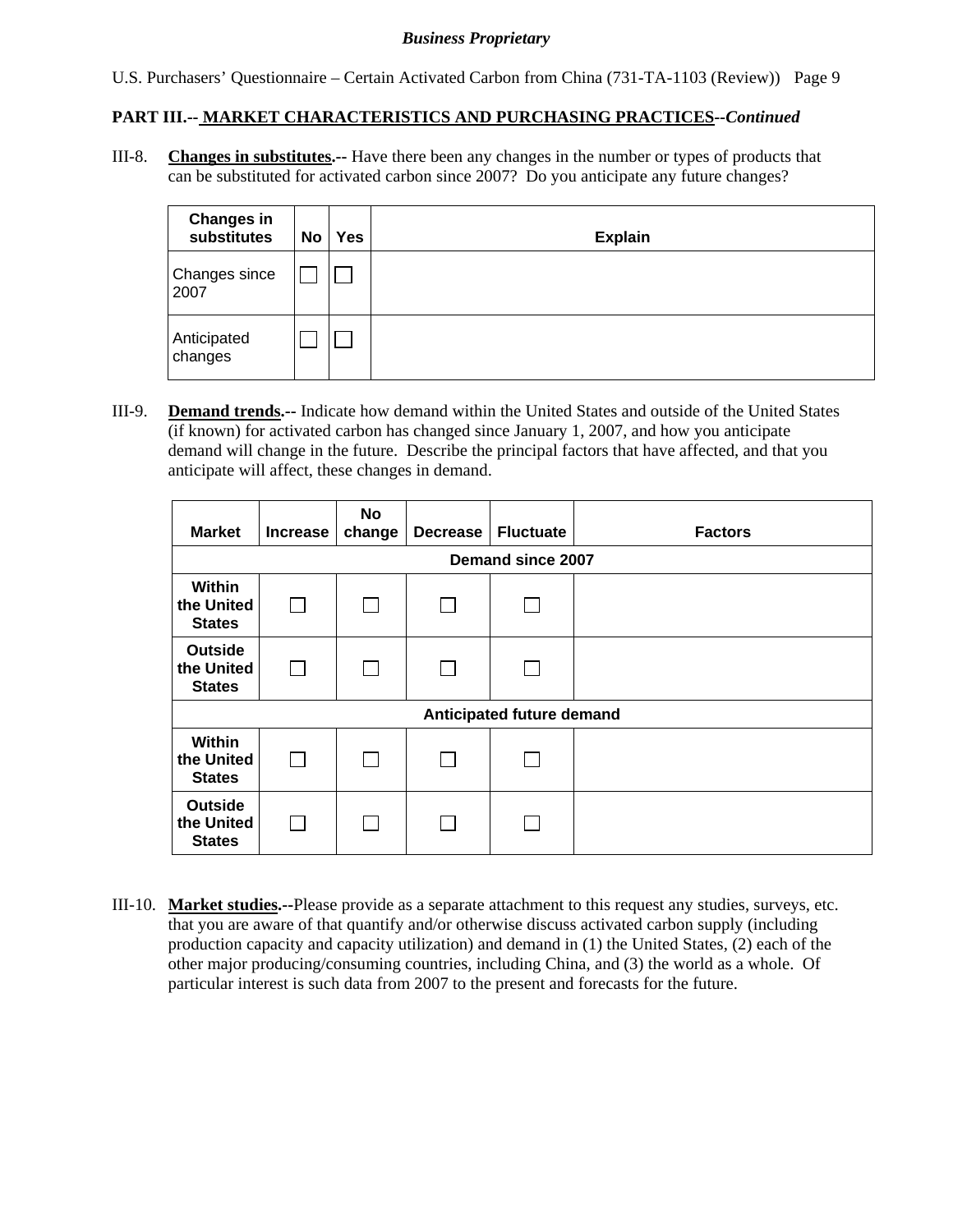U.S. Purchasers' Questionnaire – Certain Activated Carbon from China (731-TA-1103 (Review)) Page 10

### **PART III.-- MARKET CHARACTERISTICS AND PURCHASING PRACTICES***--Continued*

III-11. **Changes in factors affecting supply.--**Have any changes occurred in any other factors affecting supply (e.g., changes in availability or prices of energy or labor; transportation conditions; production capacity and/or methods of production; technology; export markets; or alternative production opportunities) that affected the availability of U.S.-produced activated carbon in the U.S. market since 2007?

| <b>No</b> | Yes | <b>Explain</b> |
|-----------|-----|----------------|
|           |     |                |

III-12. **Importance of purchasing domestic product.--**Is buying a product that is produced in the United States an important factor in your firm's purchases of activated carbon (check ALL that apply)?

 $\Box$  No

l

l

 $\overline{a}$ 

 $\overline{\Box}$  Yes-- Purchases of domestic product are required by law or regulation (for example, government purchases under "Buy American" provisions). This involves <u>percent</u> of all our purchases of activated carbon.

 Yes--Purchases of domestic product are not required by law or regulation, but are by our customers. This involves **percent of all our purchases of activated carbon.** 

 $\Box$  Yes--Purchases of domestic product are required for other reasons (please specify these reasons below). This involves <u>percent of all our purchases of activated carbon</u>.

### III-13. **Conditions of competition.--**

(a) Is the activated carbon market subject to business cycles or conditions of competition (including seasonal business) distinctive to activated carbon?

 $\Box$  No (skip to question III-14.)

|  |  |  |  | $\Box$ Yes-- Please describe and then answer part (b). |  |  |  |  |
|--|--|--|--|--------------------------------------------------------|--|--|--|--|
|--|--|--|--|--------------------------------------------------------|--|--|--|--|

 (b) If yes, have there been any changes in the business cycles or conditions of competition for activated carbon since January 1, 2007?

 $\neg$  No  $\neg$  Yes-- Please describe.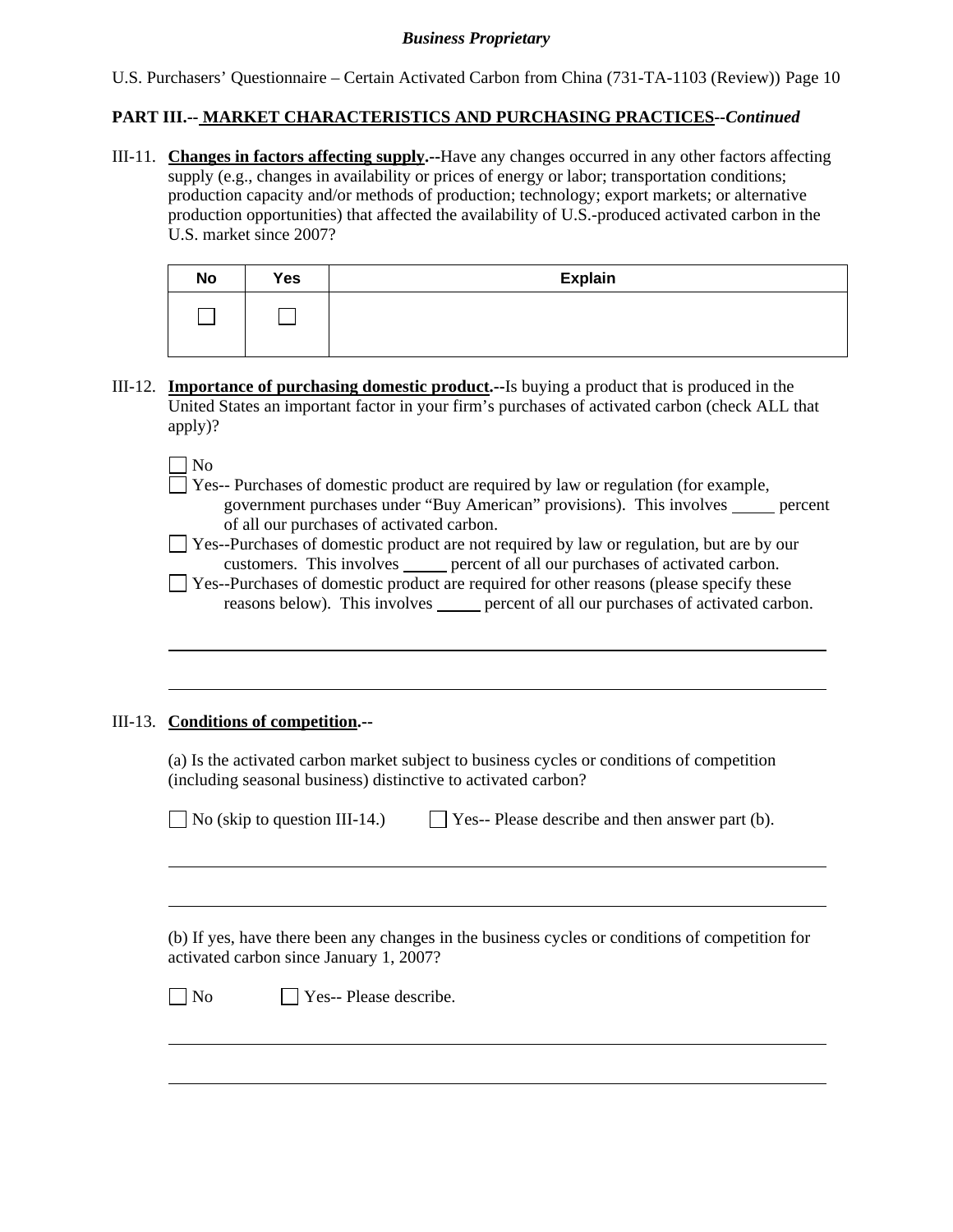U.S. Purchasers' Questionnaire – Certain Activated Carbon from China (731-TA-1103 (Review)) Page 11

### **PART III.-- MARKET CHARACTERISTICS AND PURCHASING PRACTICES***--Continued*

III-14. **Decisions based on producer.--**Does your firm, and to the extent that you know, do your customers make purchasing decisions involving activated carbon based on the producer of the activated carbon you purchase?

|                   | <b>Always</b> | <b>Usually</b> | <b>Sometimes</b> | <b>Never</b> | If at least sometimes, discuss<br>how your firm/customers<br>determine the producer and why<br>this information is important |
|-------------------|---------------|----------------|------------------|--------------|------------------------------------------------------------------------------------------------------------------------------|
| Your firm         |               |                |                  |              |                                                                                                                              |
| Your<br>customers |               |                |                  |              |                                                                                                                              |

III-15. **Decisions based on country-of-origin.--**Does your firm, and to the extent that you know, do your customers make purchasing decisions involving activated carbon based on the country of origin of the activated carbon you purchase?

|           | <b>Always</b> | <b>Usually</b> | <b>Sometimes</b> | <b>Never</b> | If at least sometimes, discuss<br>how your firm/customers<br>determine the source and why<br>this information is important |
|-----------|---------------|----------------|------------------|--------------|----------------------------------------------------------------------------------------------------------------------------|
|           |               |                |                  |              |                                                                                                                            |
| Your firm |               |                |                  |              |                                                                                                                            |
|           |               |                |                  |              |                                                                                                                            |
| Your      |               |                |                  |              |                                                                                                                            |
| customers |               |                |                  |              |                                                                                                                            |

### III-16. **Purchasing frequency.--**

(a) How frequently do you make purchases (check one)?

| <b>Daily</b> | Weekly |  |  | Monthly   Quarterly   Annually   Other   If other, specify |
|--------------|--------|--|--|------------------------------------------------------------|
|              |        |  |  |                                                            |

(b) Do you expect this purchasing pattern to change in the next two years?

 $\overline{a}$ 

No Ses-- How and why do you expect these changes to occur?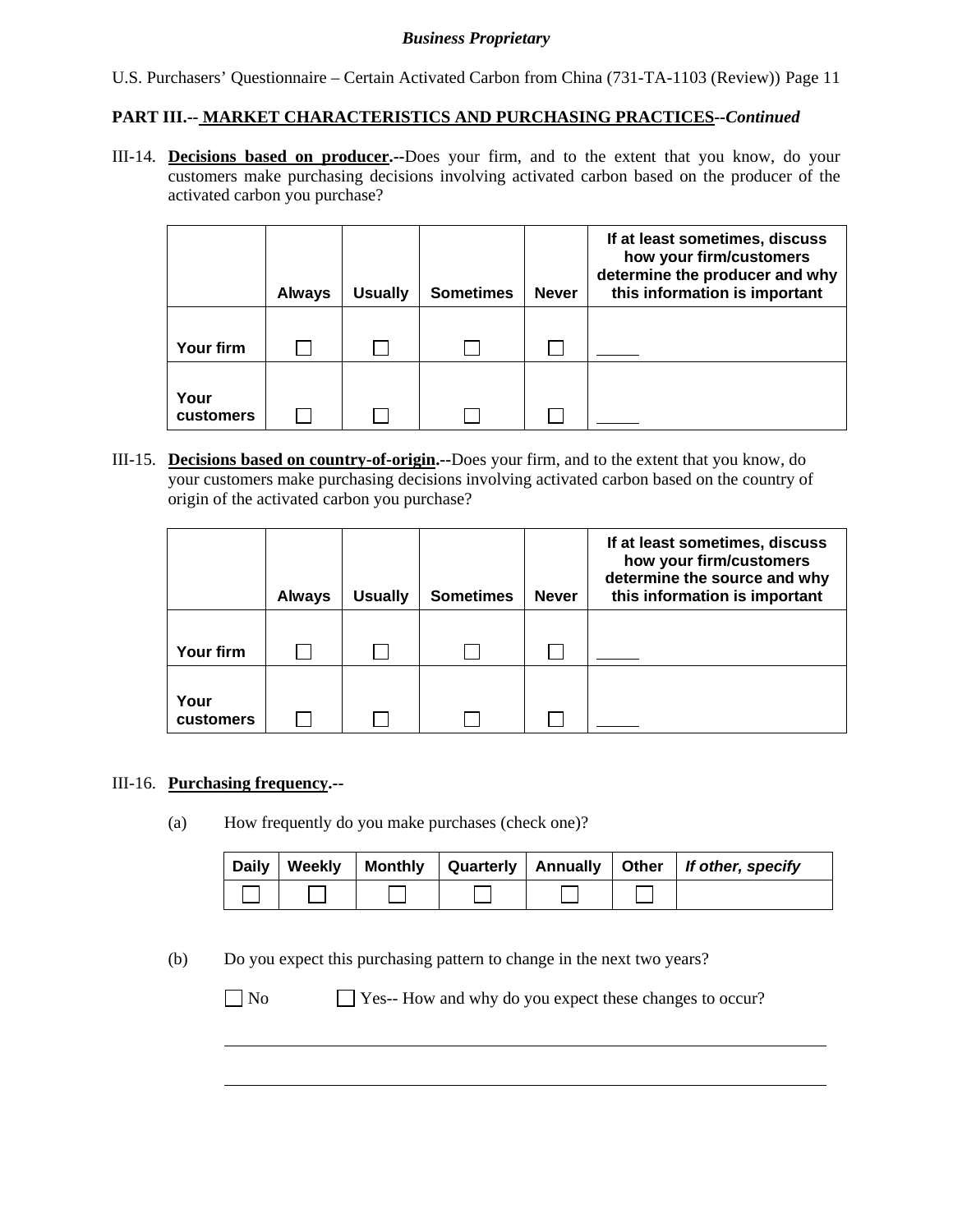| U.S. Purchasers' Questionnaire – Certain Activated Carbon from China (731-TA-1103 (Review)) Page 12 |  |  |
|-----------------------------------------------------------------------------------------------------|--|--|
|                                                                                                     |  |  |
|                                                                                                     |  |  |

# **PART III.-- MARKET CHARACTERISTICS AND PURCHASING PRACTICES***--Continued*

III-17. **Number of suppliers contacted.--**How many suppliers do you generally contact before making a purchase? firms

# III-18. **Supplier negotiations.--**

| (a)            | Do purchases of activated carbon usually involve negotiations between supplier and<br>purchaser?                                                                |  |  |  |  |  |  |
|----------------|-----------------------------------------------------------------------------------------------------------------------------------------------------------------|--|--|--|--|--|--|
|                | N <sub>o</sub><br>Yes--Please describe these negotiations, noting whether purchasers<br>generally quote competing prices as part of the negotiation<br>process. |  |  |  |  |  |  |
|                |                                                                                                                                                                 |  |  |  |  |  |  |
| (b)            | Does your firm tend to vary its purchases from a given supplier within a specified time<br>period based on the price offered for that period?                   |  |  |  |  |  |  |
|                | $\Box$ Yes--Specify the time period.<br>$\blacksquare$ No                                                                                                       |  |  |  |  |  |  |
|                |                                                                                                                                                                 |  |  |  |  |  |  |
|                | III-19. Change in suppliers.--Have you changed suppliers since 2007?                                                                                            |  |  |  |  |  |  |
| N <sub>o</sub> | $\Box$ Yes-- Please list the supplier(s), whether the firm was added or dropped, the<br>reasons for the change, and how frequently you change suppliers.        |  |  |  |  |  |  |
|                |                                                                                                                                                                 |  |  |  |  |  |  |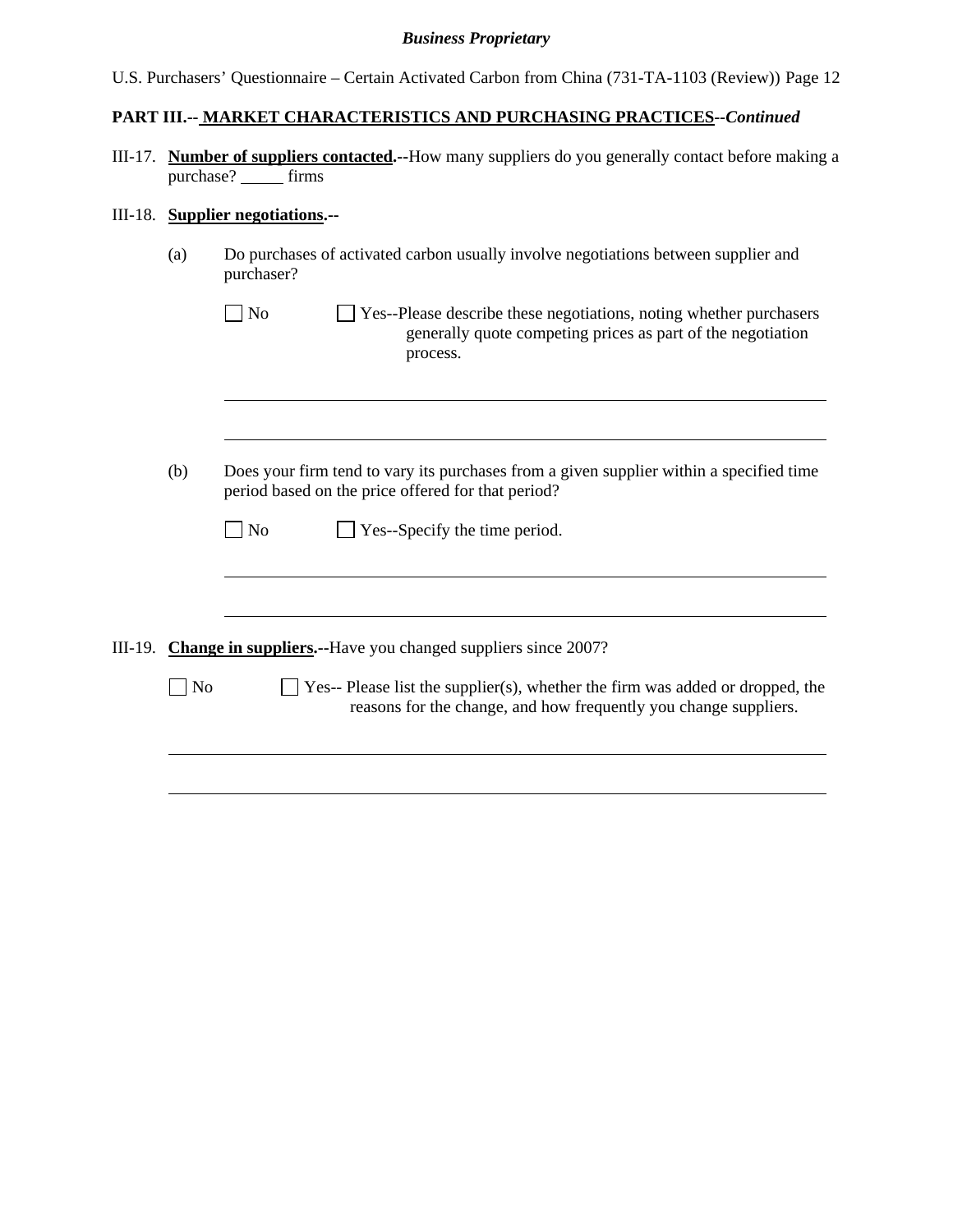U.S. Purchasers' Questionnaire – Certain Activated Carbon from China (731-TA-1103 (Review)) Page 13

# **PART III.-- MARKET CHARACTERISTICS AND PURCHASING PRACTICES***--Continued*

# III-20. **New suppliers.--**

|           | (a)                                                                                          | Are you aware of any new suppliers, either foreign or domestic, that have entered the<br>market since 2007?                                                                                                                            |  |  |  |  |  |  |  |
|-----------|----------------------------------------------------------------------------------------------|----------------------------------------------------------------------------------------------------------------------------------------------------------------------------------------------------------------------------------------|--|--|--|--|--|--|--|
|           |                                                                                              | $\Box$ No<br>$\Box$ Yes--Please identify the firms and indicate how you became aware of<br>them.                                                                                                                                       |  |  |  |  |  |  |  |
|           |                                                                                              |                                                                                                                                                                                                                                        |  |  |  |  |  |  |  |
|           | (b)                                                                                          | Do you expect new activated carbon suppliers to enter the U.S. market?                                                                                                                                                                 |  |  |  |  |  |  |  |
|           |                                                                                              | $\Box$ No<br>Yes--Please provide details.                                                                                                                                                                                              |  |  |  |  |  |  |  |
|           |                                                                                              |                                                                                                                                                                                                                                        |  |  |  |  |  |  |  |
|           |                                                                                              | III-21. Supplier qualification                                                                                                                                                                                                         |  |  |  |  |  |  |  |
|           | to your firm?                                                                                | (a) Do you require your suppliers to be or to become certified or qualified to sell activated carbon                                                                                                                                   |  |  |  |  |  |  |  |
|           | $\Box$ Yes-- $\Box$ percent of value of purchases in 2011<br>$\log$<br>$Yes$ --all purchases |                                                                                                                                                                                                                                        |  |  |  |  |  |  |  |
|           |                                                                                              | (b) Please provide a general description of the certification or qualification process. Briefly<br>describe the factors that you consider when qualifying a new supplier (e.g., quality of product,<br>reliability of supplier, etc.). |  |  |  |  |  |  |  |
|           |                                                                                              |                                                                                                                                                                                                                                        |  |  |  |  |  |  |  |
|           |                                                                                              | (c) How long does it take to qualify a new supplier?<br>days                                                                                                                                                                           |  |  |  |  |  |  |  |
| $III-22.$ | status?                                                                                      | <b>Failure to certify.</b> --Since 2007, have any domestic or foreign producers failed in their attempts to<br>certify or qualify their activated carbon with your firm or have any producers lost their approved                      |  |  |  |  |  |  |  |
|           | No                                                                                           | Yes--Please identify these firms, the countries where they are located, and the<br>reasons why they failed the certification/qualification.                                                                                            |  |  |  |  |  |  |  |
|           |                                                                                              |                                                                                                                                                                                                                                        |  |  |  |  |  |  |  |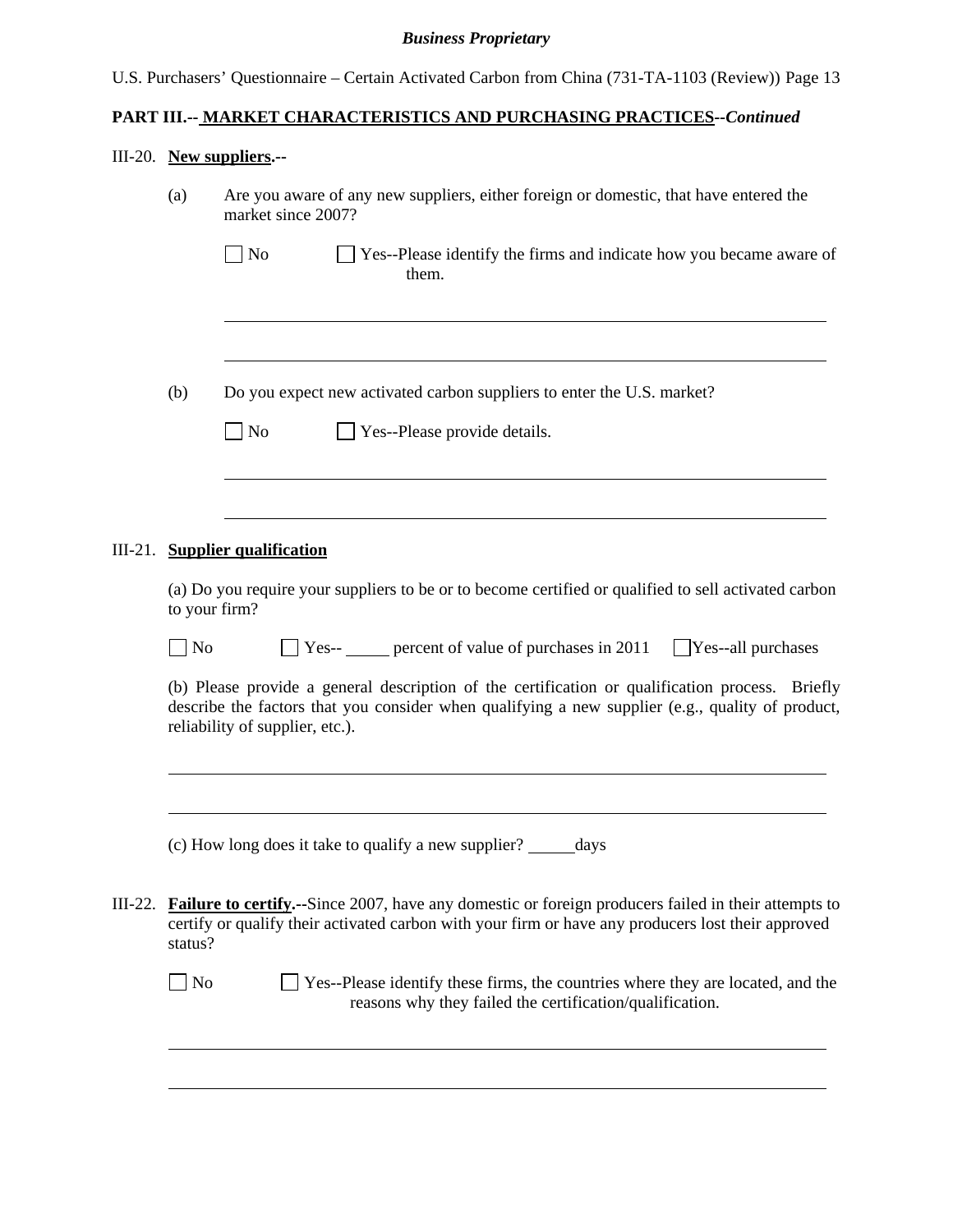U.S. Purchasers' Questionnaire – Certain Activated Carbon from China (731-TA-1103 (Review)) Page 14

# **PART III.-- MARKET CHARACTERISTICS AND PURCHASING PRACTICES***--Continued*

III-23. **Purchasing factors.--**For the factors listed below, please rate each in terms of its importance in your purchase decision for activated carbon.

|                                                                                                                                                                                                                                      | <b>Very</b><br>important | Somewhat<br>important | <b>Not</b><br>important |
|--------------------------------------------------------------------------------------------------------------------------------------------------------------------------------------------------------------------------------------|--------------------------|-----------------------|-------------------------|
|                                                                                                                                                                                                                                      |                          |                       |                         |
|                                                                                                                                                                                                                                      |                          |                       |                         |
|                                                                                                                                                                                                                                      |                          |                       |                         |
| Discounts offered                                                                                                                                                                                                                    |                          |                       |                         |
| Extension of credit                                                                                                                                                                                                                  |                          |                       |                         |
|                                                                                                                                                                                                                                      |                          |                       |                         |
| Minimum qty requirements                                                                                                                                                                                                             |                          |                       |                         |
|                                                                                                                                                                                                                                      |                          |                       |                         |
| Product consistency                                                                                                                                                                                                                  |                          |                       |                         |
| Quality meets industry standards                                                                                                                                                                                                     |                          |                       |                         |
| Quality exceeds industry standards                                                                                                                                                                                                   |                          |                       |                         |
|                                                                                                                                                                                                                                      |                          |                       |                         |
|                                                                                                                                                                                                                                      |                          |                       |                         |
| Technical support/service                                                                                                                                                                                                            |                          |                       |                         |
| U.S. transportation costs                                                                                                                                                                                                            |                          |                       |                         |
| Other (specify):                                                                                                                                                                                                                     |                          |                       |                         |
| the contract of the contract of the contract of                                                                                                                                                                                      |                          |                       |                         |
| the contract of the contract of the contract of the contract of the contract of                                                                                                                                                      |                          |                       |                         |
| <u>and the contract of the contract of the contract of the contract of the contract of the contract of the contract of the contract of the contract of the contract of the contract of the contract of the contract of the contr</u> |                          |                       |                         |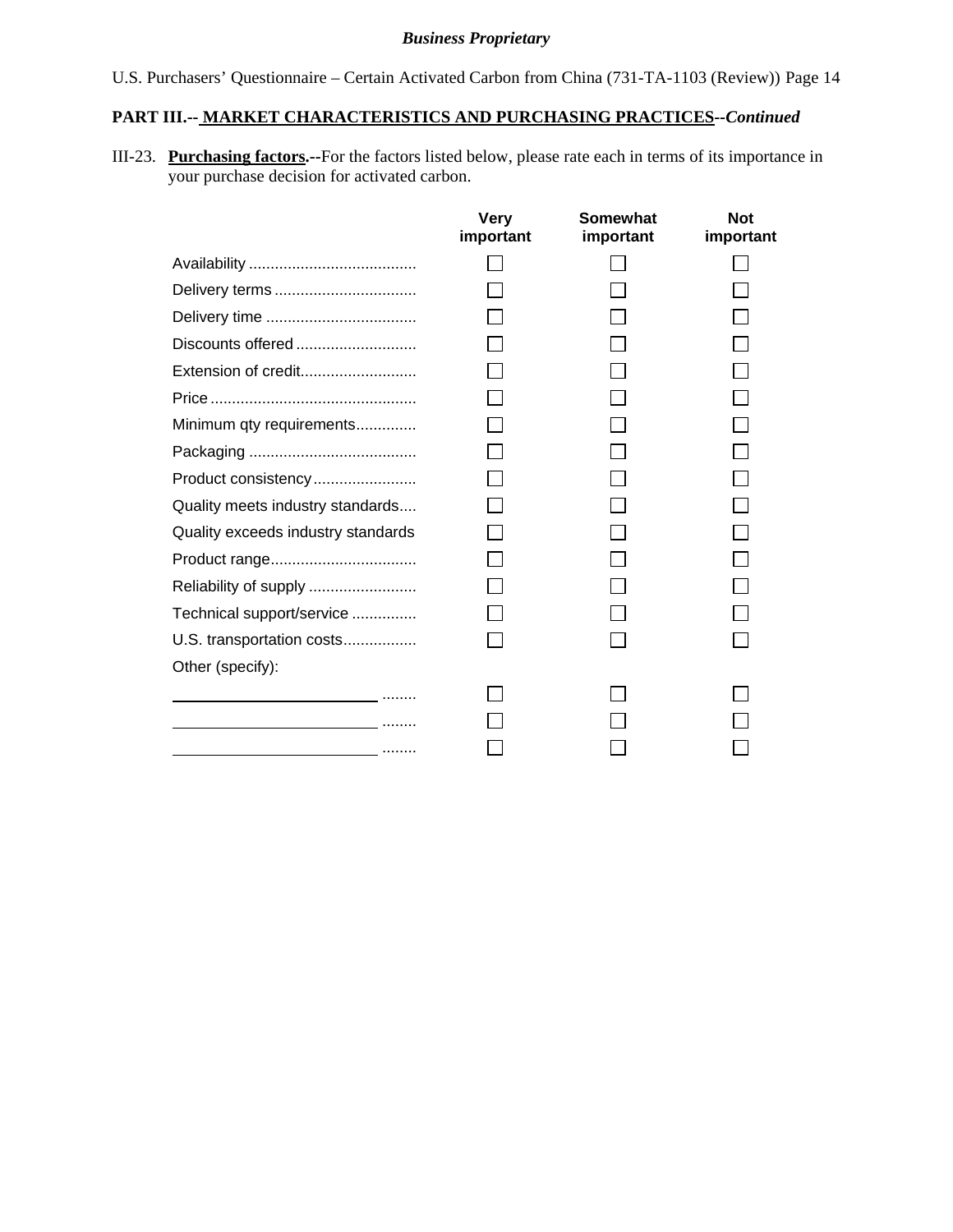U.S. Purchasers' Questionnaire – Certain Activated Carbon from China (731-TA-1103 (Review)) Page 15

### **PART III.-- MARKET CHARACTERISTICS AND PURCHASING PRACTICES***--Continued*

III-24. **Major purchasing factors.--**Please list, in order of their importance, the three major factors generally considered by your firm in deciding from whom to purchase activated carbon for any one order (examples include availability, extension of credit, contracts, price, quality, range of supplier's product line, traditional supplier, etc.).

| $\overline{2}$ |                            |
|----------------|----------------------------|
| '3             |                            |
|                | Other factors or comments: |

III-25. **Quality characteristics.--**What characteristics does your firm consider when determining the quality of activated carbon?

l

l

III-26. **Frequency of decisions based on price.--**How often does your firm purchase the activated carbon that is offered at the lowest price?

| Always | <b>Jsually</b> | <b>Sometimes</b> | <b>Never</b> |
|--------|----------------|------------------|--------------|
|        |                |                  |              |

III-27. **Price leaders.—** A price leader is defined as (1) one or more firms that initiate a price change, either upward or downward, that is followed by other firms, or (2) one or more firms that have a significant impact on prices. *A price leader is not necessarily the lowest priced supplier.* 

Please list the names of any firms you considered price leaders in the activated carbon market since 2007. Describe how the firm(s) exhibited price leadership.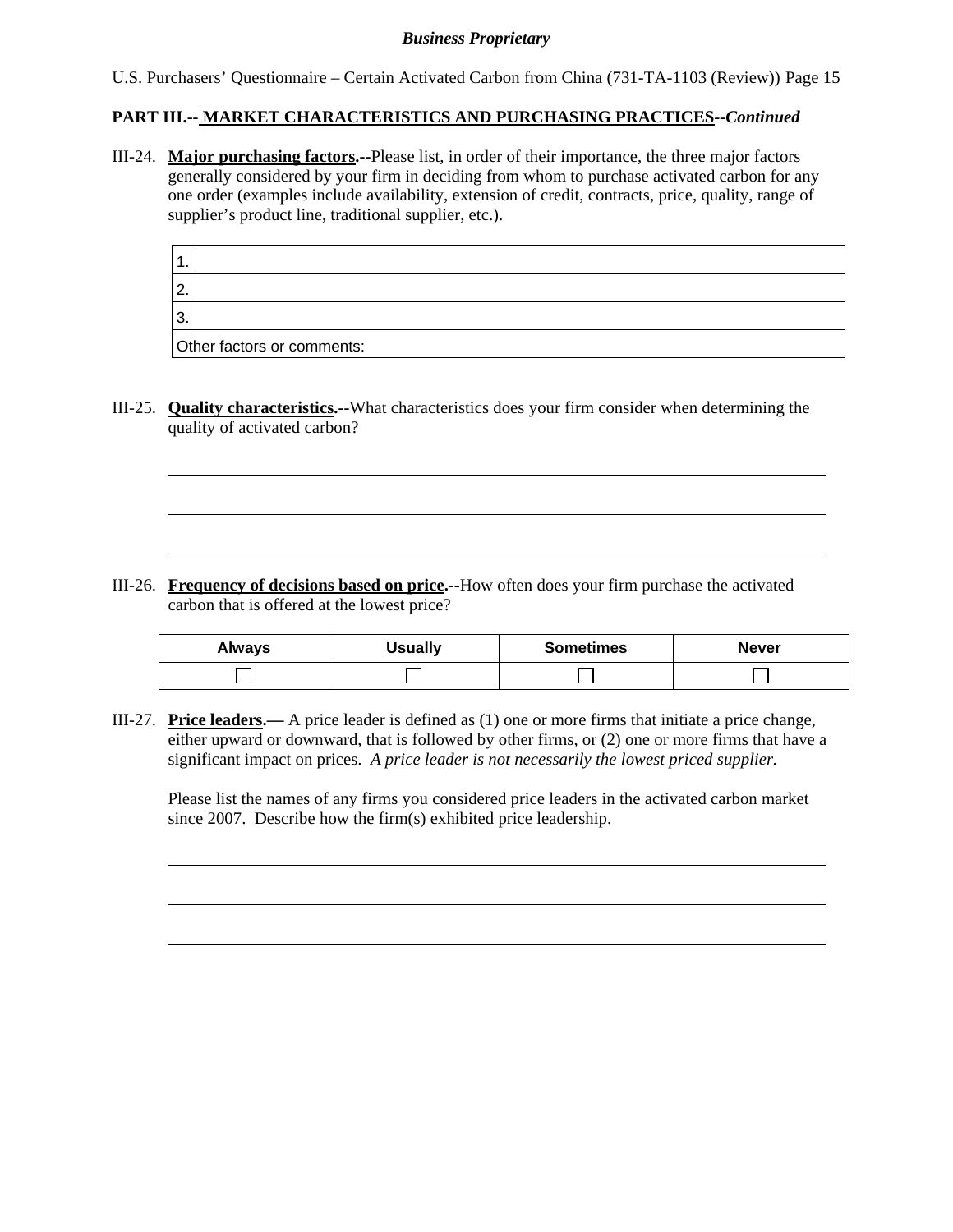U.S. Purchasers' Questionnaire – Certain Activated Carbon from China (731-TA-1103 (Review)) Page 16

### **PART III.-- MARKET CHARACTERISTICS AND PURCHASING PRACTICES***--Continued*

#### III-28. **Changes in U.S. industry.--**

l

l

(a) Please identify and discuss any improvements/changes in the U.S. activated carbon industry since 2007 and explain the factors, including the order(s) under review, that were responsible for each improvement/change.

(b) Please discuss any improvements/changes that you anticipate in the future in the U.S. activated carbon industry. Identify the time period and causes for these improvements/changes.

III-29. **Effect of revocation.--**What do you think will be the likely effects of any revocation of the antidumping duty order on imports of activated carbon from China? As appropriate, please discuss any potential effects of revocation of the antidumping duty order on (1) the future activities of your firm and (2) the U.S. market as a whole. Please note the future time period to which you are referring.

(1) Activities of your firm:

(2) Entire U.S. market: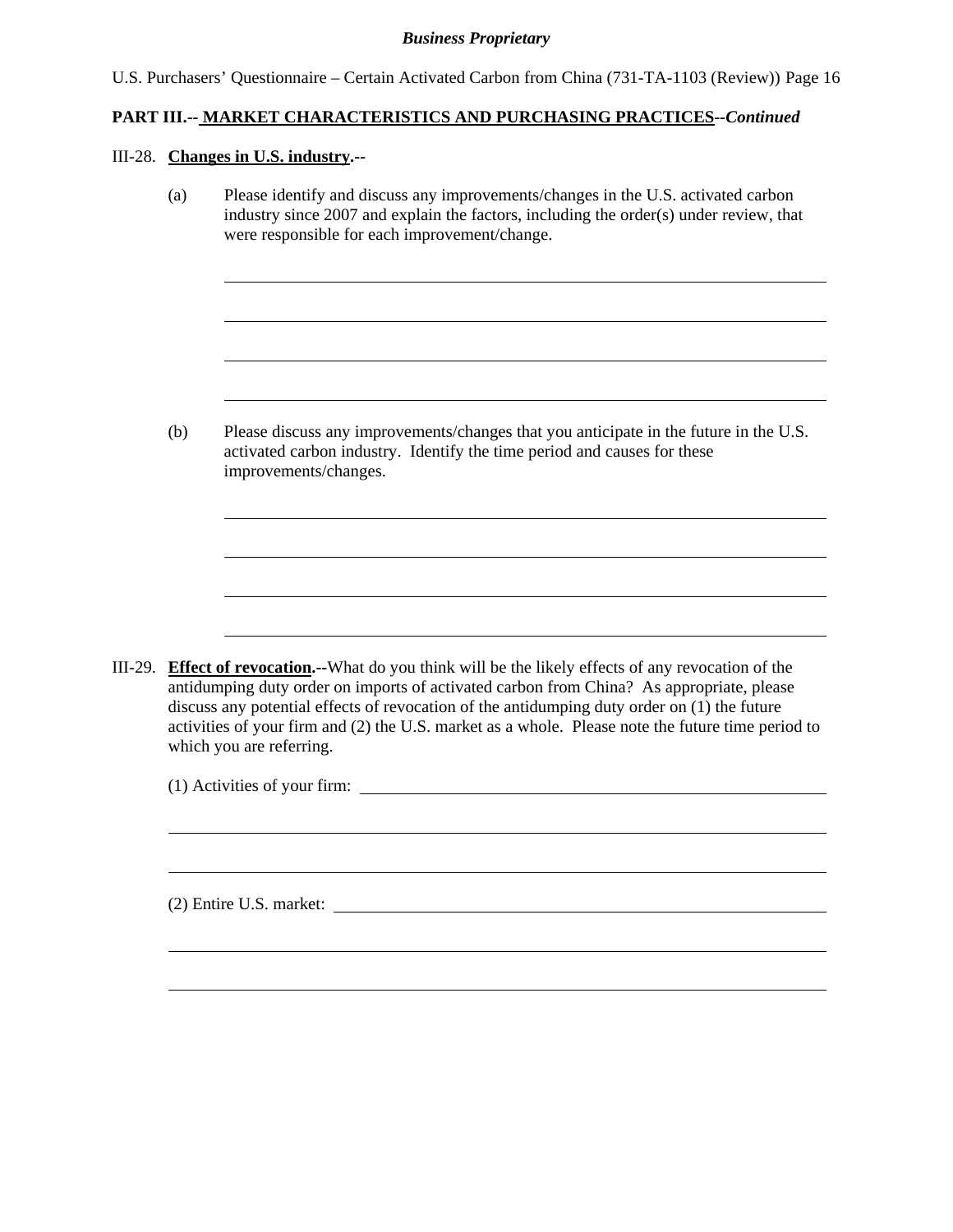U.S. Purchasers' Questionnaire – Certain Activated Carbon from China (731-TA-1103 (Review)) Page 17

# **PART IV.-- PRODUCT COMPARISIONS**

IV-1. **Country knowledge.--**Please indicate the countries of origin for activated carbon for which your firm has actual marketing/pricing knowledge.

**T** United States

 $\Box$  China

| Other countries (specify |  |
|--------------------------|--|
|--------------------------|--|

IV-2. **Interchangeability by country-pair.--**Is activated carbon produced in the United States and in other countries interchangeable (*i.e.*, can they physically be used in the same applications)?

Please indicate A, F, S, N, or 0 in the table below:

A = the products from a specified country-pair are *always* interchangeable

 $F =$  the products are *frequently* interchangeable

S = the products are *sometimes* interchangeable

- $N =$  the products are *never* interchangeable
- $0 = no$  *familiarity* with products from a specified country-pair

| <b>Country-pair</b>  | China                                                                                                                                                                         | Other countries |
|----------------------|-------------------------------------------------------------------------------------------------------------------------------------------------------------------------------|-----------------|
| <b>United States</b> |                                                                                                                                                                               |                 |
| China                |                                                                                                                                                                               |                 |
|                      | For any country-pair producing certain activated carbon that is sometimes or never<br>interchangeable, please explain the factors that limit or preclude interchangeable use: |                 |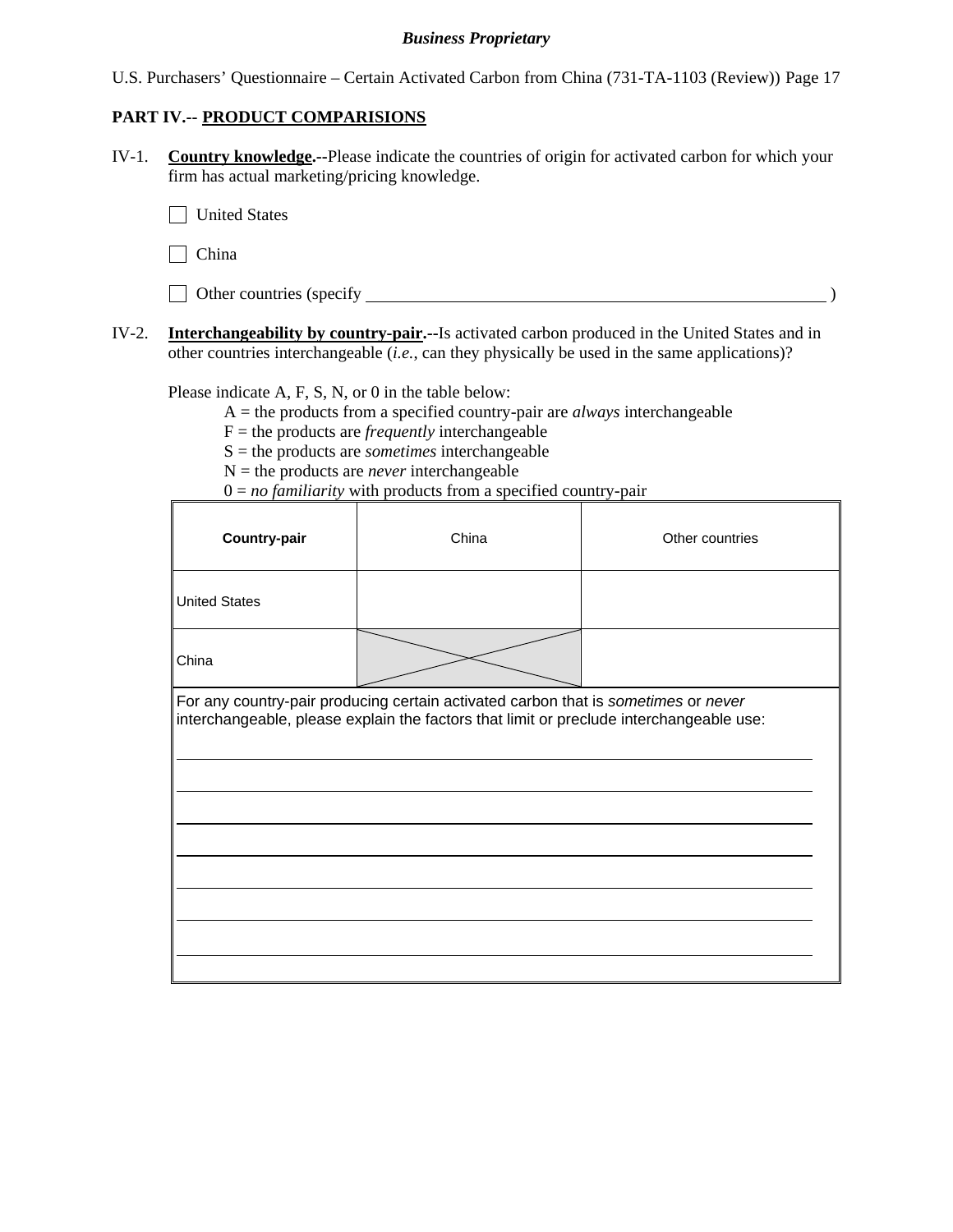U.S. Purchasers' Questionnaire – Certain Activated Carbon from China (731-TA-1103 (Review)) Page 18

## **PART IV.-- PRODUCT COMPARISIONS***--Continued*

IV-3. **Factors other than price.--**Are differences other than price (*i.e.*, quality, availability, transportation network, product range, technical support, *etc.*) between activated carbon produced in the United States and in other countries a significant factor in your firm's purchases of the products?

Please indicate A, F, S, N, or 0 in the table below:

- A = such differences are *always* significant
- F = such differences are *frequently* significant
- S = such differences are *sometimes* significant
- N = such differences are *never* significant

 $0 = no$  *familiarity* with products from a specified country-pair

| Country-pair         | China                                                 | Other countries                                                                                                                                                                                     |
|----------------------|-------------------------------------------------------|-----------------------------------------------------------------------------------------------------------------------------------------------------------------------------------------------------|
| <b>United States</b> |                                                       |                                                                                                                                                                                                     |
| China                |                                                       |                                                                                                                                                                                                     |
|                      | advantages or disadvantages imparted by such factors: | For any country-pair for which factors other than price always or frequently are a significant<br>factor in your firm's sales of certain activated carbon, identify the country-pair and report the |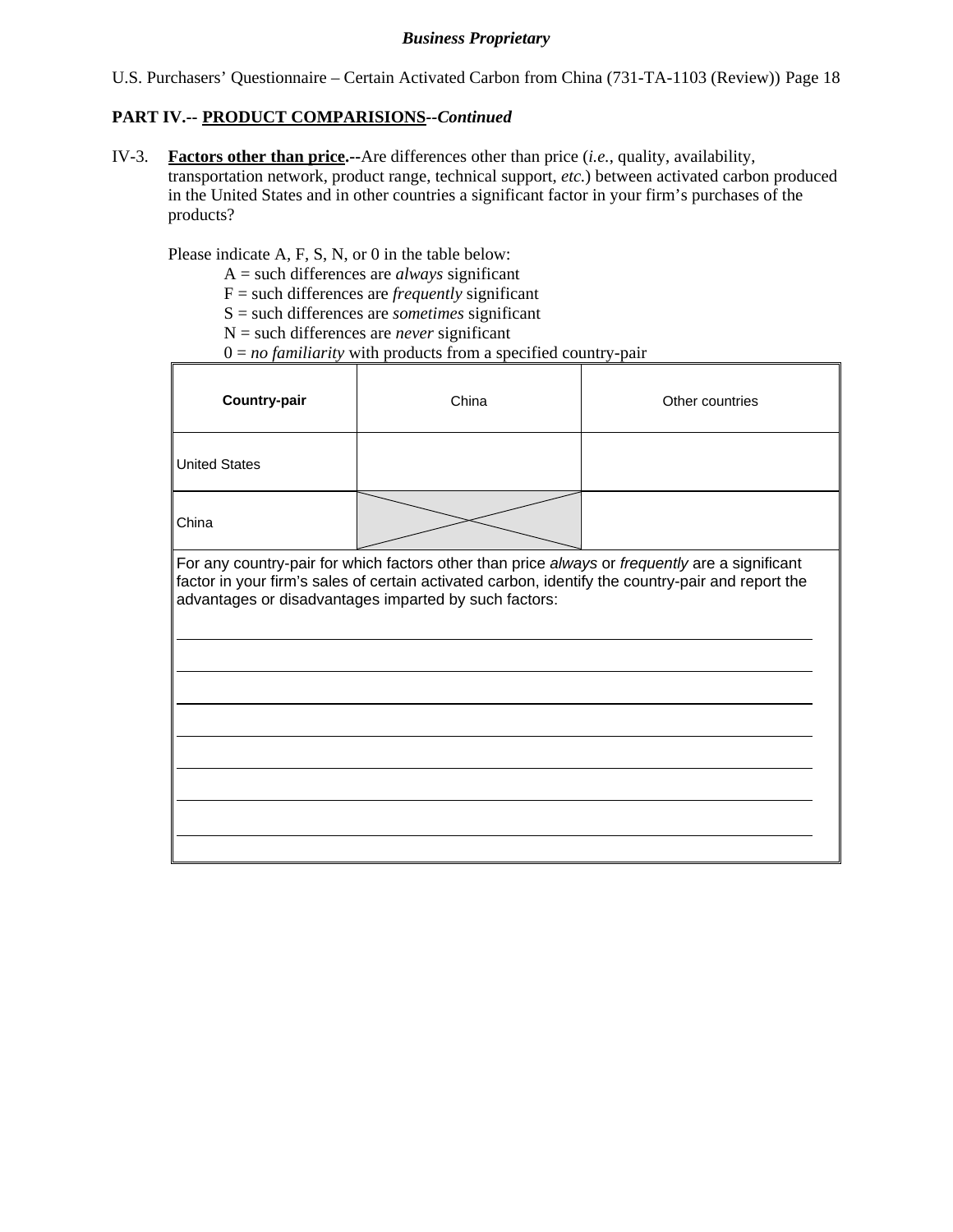U.S. Purchasers' Questionnaire – Certain Activated Carbon from China (731-TA-1103 (Review)) Page 19

# **PART IV.-- PRODUCT COMPARISIONS***--Continued*

| $IV-4.$ | <b>Availability of merchandise.</b> --Are grades/types/sizes of activated carbon available from only a<br>single source (domestic or foreign, including both subject and nonsubject countries)?                                                                                                                                                                                                                                                                                                   |  |  |  |  |  |  |
|---------|---------------------------------------------------------------------------------------------------------------------------------------------------------------------------------------------------------------------------------------------------------------------------------------------------------------------------------------------------------------------------------------------------------------------------------------------------------------------------------------------------|--|--|--|--|--|--|
|         | $\Box$ Yes--Please identify the source and the grade/type/size.<br>No                                                                                                                                                                                                                                                                                                                                                                                                                             |  |  |  |  |  |  |
|         |                                                                                                                                                                                                                                                                                                                                                                                                                                                                                                   |  |  |  |  |  |  |
|         |                                                                                                                                                                                                                                                                                                                                                                                                                                                                                                   |  |  |  |  |  |  |
| IV-5.   | <b>Choice of product not based on price.--If you purchased activated carbon from one source</b><br>although a comparable product was available from another source at a lower price, please explain<br>your reasons for doing so (please specify by country, including the United States and both subject<br>and nonsubject foreign countries). Possibilities might include transaction characteristics such as<br>length of time to fill orders, minimum order size, reliability of supply, etc. |  |  |  |  |  |  |
|         |                                                                                                                                                                                                                                                                                                                                                                                                                                                                                                   |  |  |  |  |  |  |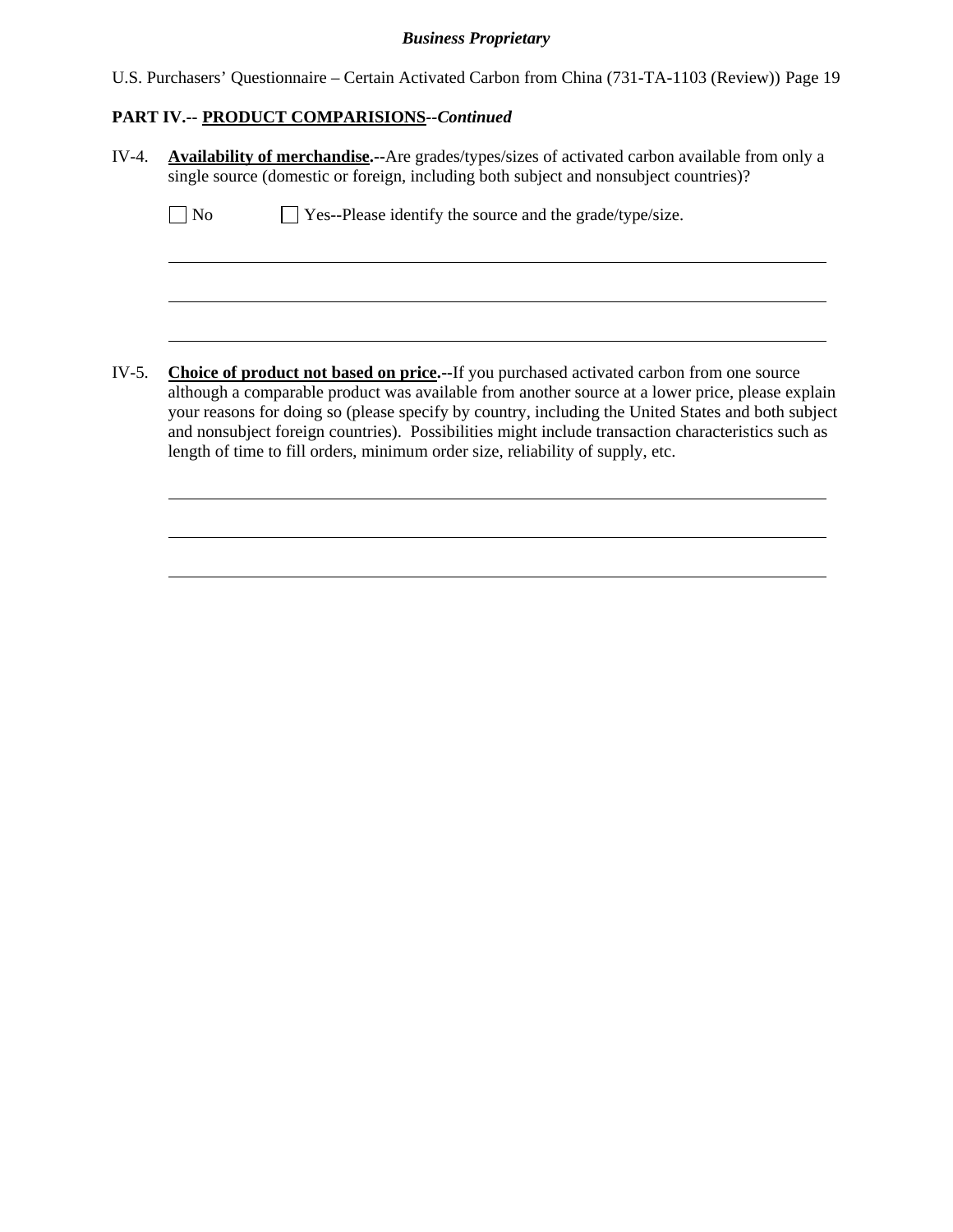U.S. Purchasers' Questionnaire – Certain Activated Carbon from China (731-TA-1103 (Review)) Page 20

## **PART IV.-- PRODUCT COMPARISIONS***--Continued*

IV-6. **Factor country comparisons.--**For the factors listed below, please rate how activated carbon produced in each country you identified in your response to the first question in Part IV compares with activated carbon produced in each of the other countries you identified (including the United States and both subject and nonsubject foreign countries).

|                                        | China    | product from<br><b>United States</b><br>compared to<br>product from |                | product from<br>compared to<br>product from |            | product from<br>compared to<br>product from |                   |            |          |
|----------------------------------------|----------|---------------------------------------------------------------------|----------------|---------------------------------------------|------------|---------------------------------------------|-------------------|------------|----------|
|                                        | Superior | Comparable                                                          | Inferior       | Superior                                    | Comparable | Inferior                                    | Superior          | Comparable | Inferior |
|                                        |          |                                                                     |                |                                             |            |                                             |                   |            |          |
|                                        |          |                                                                     |                |                                             |            | $\lfloor \ \rfloor$                         | $\sim$            |            |          |
|                                        |          |                                                                     |                |                                             |            |                                             |                   |            |          |
|                                        |          |                                                                     |                |                                             |            | $\Box$                                      |                   |            |          |
|                                        |          | $\Box$                                                              |                |                                             |            |                                             |                   |            |          |
|                                        |          | П                                                                   |                | $\blacksquare$                              |            | $\Box$                                      | $\Box$            |            |          |
| Minimum quantity requirements          |          |                                                                     |                | $\mathcal{L}_{\mathcal{A}}$                 |            | $\Box$                                      | $\vert \ \ \vert$ |            |          |
|                                        |          | $\Box$                                                              |                | П                                           |            | $\Box$                                      | $\mathsf{L}$      |            |          |
| Product consistency                    |          | П                                                                   |                |                                             |            |                                             |                   |            |          |
| Quality meets industry standards       |          | $\perp$                                                             |                | $\Box$                                      |            | $\Box$                                      | $\mathsf{L}$      | $\perp$    |          |
| Quality exceeds industry standards     |          | $\Box$                                                              |                | $\mathcal{L}_{\mathcal{A}}$                 |            | $\Box$                                      | $\Box$            |            |          |
|                                        |          |                                                                     |                | $\Box$                                      |            | $\Box$                                      | $\vert \ \ \vert$ |            |          |
|                                        |          | $\Box$                                                              |                | $\Box$                                      | $\Box$     | $\overline{\phantom{a}}$                    | $\Box$            |            |          |
| Technical support/service              |          | $\Box$                                                              | $\mathbb{R}^n$ | $\Box$                                      |            | $\Box$                                      | $\Box$            |            |          |
| U.S. transportation costs <sup>1</sup> | $\Box$   | $\Box$                                                              | $\Box$         | $\Box$                                      | $\Box$     | $\Box$                                      | $\Box$            |            |          |
| Other (specify):                       |          |                                                                     |                |                                             |            |                                             |                   |            |          |
|                                        |          |                                                                     |                |                                             |            |                                             |                   |            |          |
|                                        |          |                                                                     |                |                                             |            | $\sim$                                      |                   |            |          |
|                                        |          |                                                                     |                |                                             |            |                                             |                   |            |          |

 $1$  A rating of superior on price and U.S. transportation costs indicates that the first country generally has lower prices/U.S. transportation costs than the second country.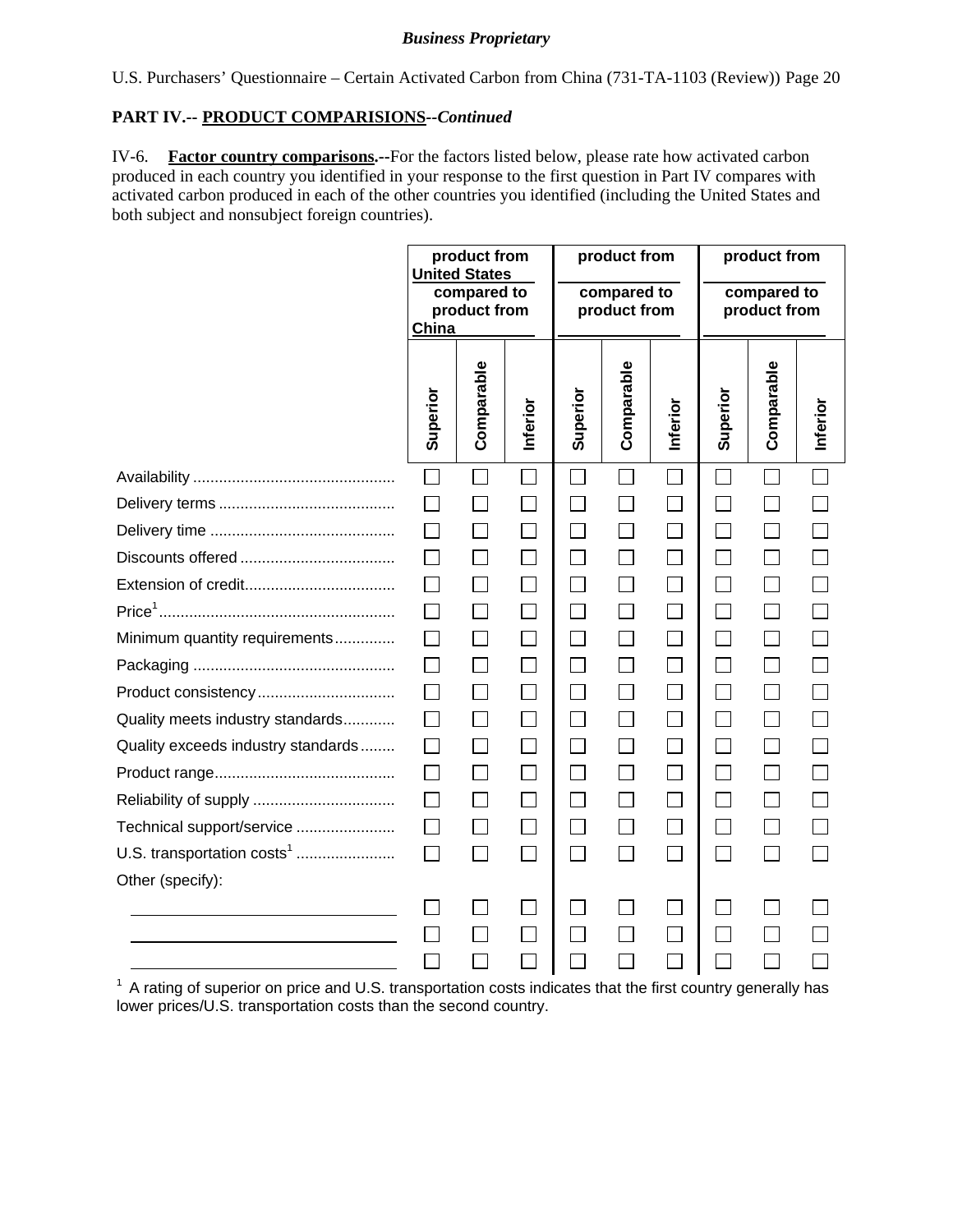# U.S. Purchasers' Questionnaire – Certain Activated Carbon from China (731-TA-1103 (Review)) Page 21

# **PART IV.-- PRODUCT COMPARISIONS***--Continued*

# IV-6. *Continued.*

|                                        | product from                                                                                                   |                             | product from |                             |            | product from                |          |                          |          |
|----------------------------------------|----------------------------------------------------------------------------------------------------------------|-----------------------------|--------------|-----------------------------|------------|-----------------------------|----------|--------------------------|----------|
|                                        |                                                                                                                | compared to<br>product from |              | compared to<br>product from |            | compared to<br>product from |          |                          |          |
|                                        | Superior                                                                                                       | Comparable                  | Inferior     | Superior                    | Comparable | Inferior                    | Superior | Comparable               | Inferior |
|                                        |                                                                                                                |                             |              |                             |            |                             |          |                          |          |
|                                        |                                                                                                                |                             |              |                             |            |                             |          |                          |          |
|                                        |                                                                                                                |                             |              |                             |            | $\Box$                      |          |                          |          |
|                                        |                                                                                                                |                             |              |                             |            | $\Box$                      |          |                          |          |
|                                        |                                                                                                                | $\Box$                      |              | $\Box$                      |            | $\Box$                      |          | $\mathbf{L}$             |          |
|                                        |                                                                                                                |                             |              |                             |            |                             |          |                          |          |
| Minimum quantity requirements          |                                                                                                                |                             |              |                             |            | $\Box$                      |          |                          |          |
|                                        |                                                                                                                | $\mathsf{L}$                |              | $\Box$                      |            | $\Box$                      | $\sim$   | $\mathbf{L}$             |          |
|                                        |                                                                                                                |                             |              |                             |            | $\Box$                      |          |                          |          |
| Quality meets industry standards       |                                                                                                                | $\mathsf{L}$                |              |                             |            | $\Box$                      |          |                          |          |
| Quality exceeds industry standards     |                                                                                                                |                             |              |                             |            | $\mathsf{I}$                |          |                          |          |
|                                        |                                                                                                                |                             |              |                             |            | $\Box$                      |          |                          |          |
|                                        |                                                                                                                | $\Box$                      |              |                             |            | $\Box$                      |          | $\overline{\phantom{a}}$ |          |
| Technical support/service              |                                                                                                                |                             |              |                             |            | $\Box$                      |          |                          |          |
| U.S. transportation costs <sup>1</sup> | $\mathsf{L}$                                                                                                   | $\Box$                      |              | $\Box$                      |            |                             |          |                          |          |
| Other (specify):                       |                                                                                                                |                             |              |                             |            |                             |          |                          |          |
|                                        |                                                                                                                |                             |              |                             |            |                             |          |                          |          |
|                                        |                                                                                                                |                             |              |                             |            |                             |          |                          |          |
|                                        |                                                                                                                |                             |              |                             |            |                             |          |                          |          |
|                                        | $1$ A rating of superior on price and U.S. transportation costs indicates that the first country generally has |                             |              |                             |            |                             |          |                          |          |

lower prices/U.S. transportation costs than the second country.